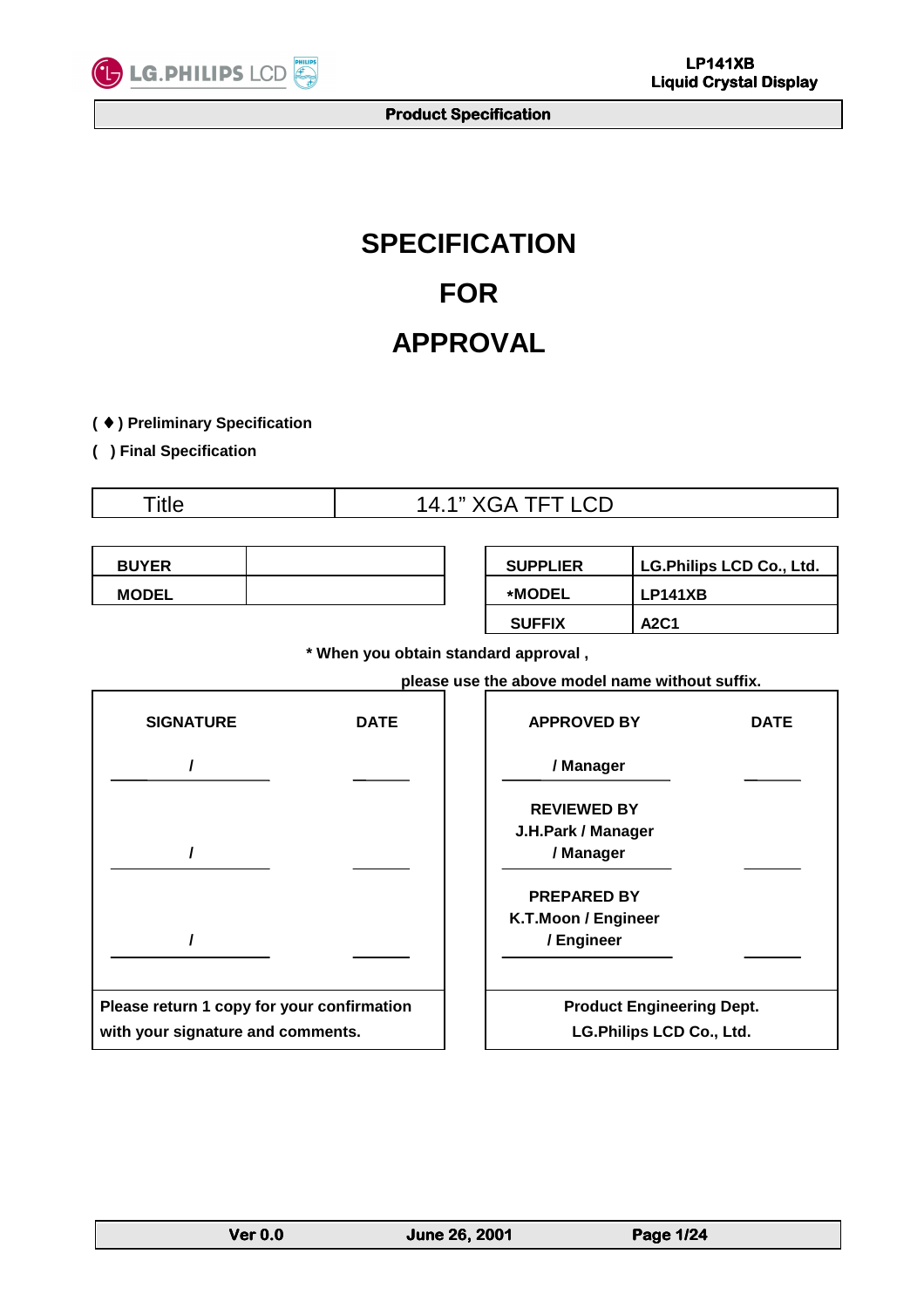

#### **LP141XB Liquid Crystal Display Liquid Crystal Display**

#### **Product Specification**

# **CONTENTS**

| NO.            | <b>ITEM</b>                                             | Page           |
|----------------|---------------------------------------------------------|----------------|
| $\blacksquare$ | <b>COVER</b>                                            | 1              |
|                | <b>CONTENTS</b>                                         | $\mathbf{2}$   |
|                | <b>RECORD OF REVISIONS</b>                              | 3              |
| 1              | <b>GENERAL DESCRIPTION</b>                              | 4              |
| $\mathbf{2}$   | <b>ABSOLUTE MAXIMUM RATINGS</b>                         | 5              |
| 3              | <b>ELECTRICAL SPECIFICATIONS</b>                        | 6              |
| $3 - 1$        | <b>ELECTRICAL CHARACTERISTICS</b>                       | 6              |
| $3 - 2$        | <b>INTERFACE CONNECTIONS</b>                            | $\overline{7}$ |
| $3 - 3$        | <b>SIGNAL TIMING SPECIFICATIONS</b>                     | 9              |
| $3 - 4$        | <b>SIGNAL TIMING WAVEFORMS</b>                          | 10             |
| $3 - 5$        | <b>COLOR INPUT DATA REFERENCE</b>                       | 11             |
| $3 - 6$        | <b>POWER SEQUENCE</b>                                   | 12             |
| 4              | <b>OPTICAL SPECIFICATIONS</b>                           | 13             |
| 5              | <b>MECHANICAL CHARACTERISTICS</b>                       | 14             |
| 6              | <b>RELIABILITY</b>                                      | 18             |
| 7              | <b>INTERNATIONAL STANDARDS</b>                          | 19             |
| $7 - 1$        | <b>SAFETY</b>                                           | 19             |
| $7 - 2$        | <b>EMC</b>                                              | 19             |
| 8              | <b>PACKING</b>                                          | 20             |
| $8 - 1$        | <b>DESIGNATION OF LOT MARK</b>                          | 20             |
| $8 - 2$        | <b>PACKING FORM</b>                                     | 20             |
| 9              | <b>PRECAUTIONS</b>                                      | 21             |
|                | <b>APPENDIX</b>                                         |                |
| $A-1$          | OPTICAL CHARACTERISTIC MEASUREMENT EQUIPMENT AND METHOD | 23             |
| $A-2$          | <b>LUMINANCE</b>                                        | 23             |
| $A-3$          | <b>RESPONSE TIME</b>                                    | 23             |
| A-4            | <b>VIEWING ANGLE</b>                                    | 24             |

L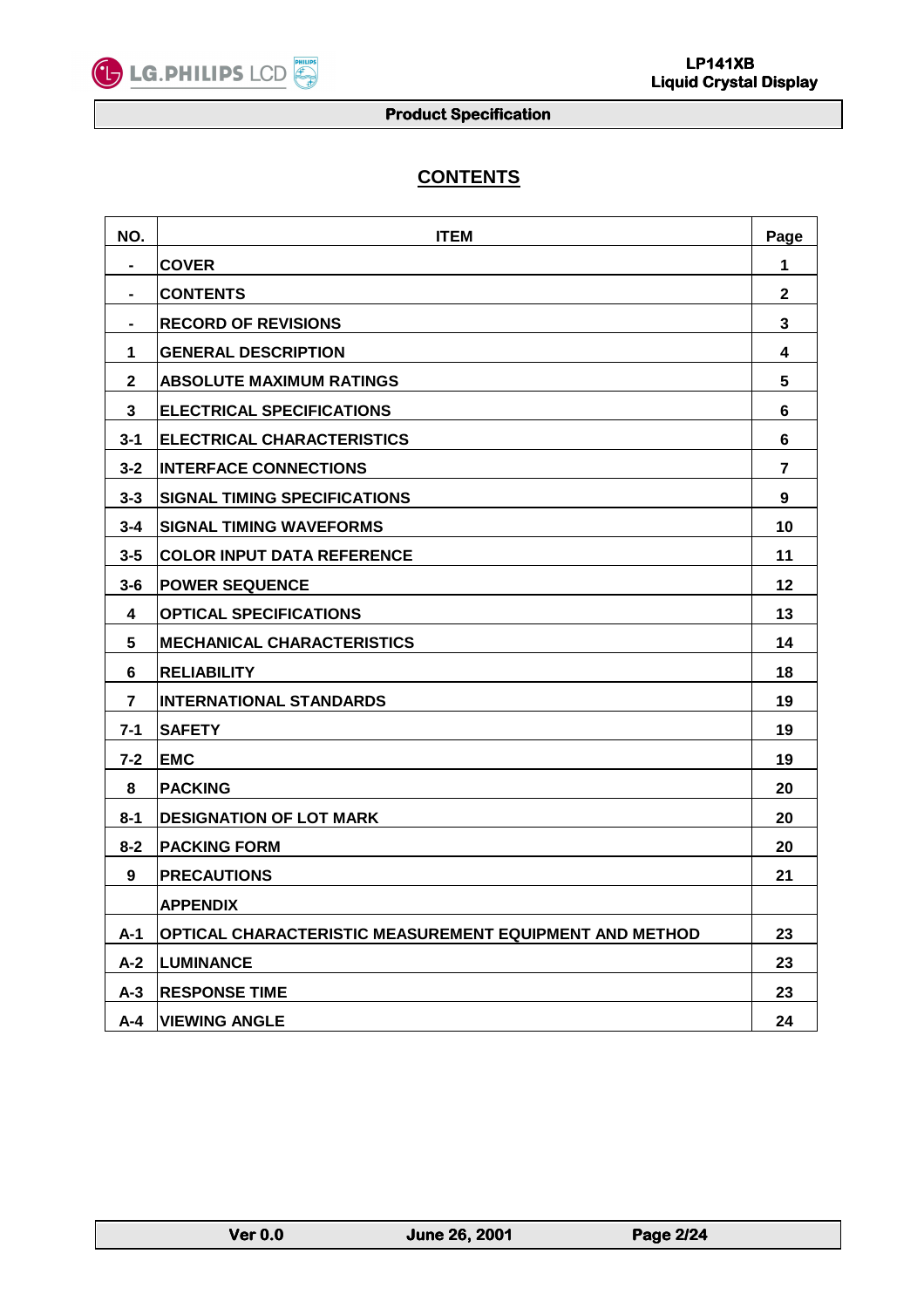

# **RECORDS OF REVISIONS**

| <b>Version No</b> | Date                 | Page           | <b>DESCRIPTION</b> |
|-------------------|----------------------|----------------|--------------------|
| $\mathbf{0.0}$    | <b>June 26, 2001</b> | $\blacksquare$ | <b>First Draft</b> |
|                   |                      |                |                    |
|                   |                      |                |                    |
|                   |                      |                |                    |
|                   |                      |                |                    |
|                   |                      |                |                    |
|                   |                      |                |                    |
|                   |                      |                |                    |
|                   |                      |                |                    |
|                   |                      |                |                    |
|                   |                      |                |                    |
|                   |                      |                |                    |
|                   |                      |                |                    |
|                   |                      |                |                    |
|                   |                      |                |                    |
|                   |                      |                |                    |
|                   |                      |                |                    |
|                   |                      |                |                    |
|                   |                      |                |                    |
|                   |                      |                |                    |
|                   |                      |                |                    |
|                   |                      |                |                    |
|                   |                      |                |                    |
|                   |                      |                |                    |
|                   |                      |                |                    |
|                   |                      |                |                    |
|                   |                      |                |                    |

| <b>Ver 0.0</b> | <b>June 26, 2001</b> | <b>Page 3/24</b> |  |
|----------------|----------------------|------------------|--|
|                |                      |                  |  |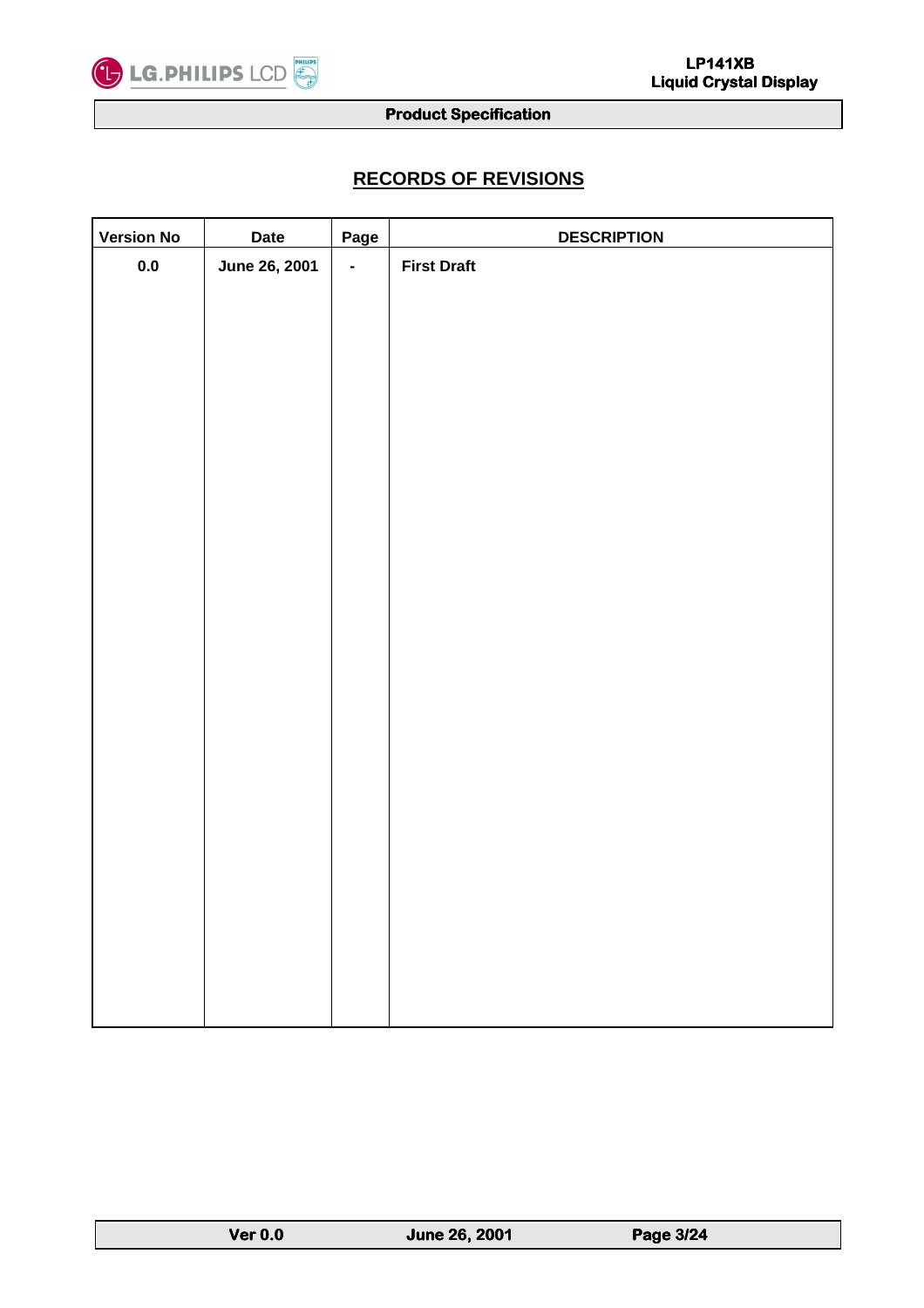# **1. General Description**

**LG.PHILIPS LCD** 

X

 The LP141XB is a Color Active Matrix Liquid Crystal Display with an integral Cold Cathode Fluorescent Lamp(CCFL) backlight system. The matrix employs a-Si Thin Film Transistor as the active element. It is a transmissive type display operating in the normally white mode. This TFT-LCD has a 14.1 inches diagonally measured active display area with XGA resolution(768 vertical by 1024 horizontal pixel array). Each pixel is divided into Red, Green and Blue sub-pixels or dots which are arranged in vertical stripes. Gray scale or the brightness of the sub-pixel color is determined with a 6-bit gray scale signal for each dot, thus, presenting a palette of more than 262,144 colors.

 The LP141XB has been designed to apply the interface method that enables low power, high speed, low EMI. Flat Link must be used as a LVDS(Low Voltage Differential Signaling) chip.

 The LP141XB is intended to support applications where thin thickness, low power are critical factors and graphic displays are important. In combination with the vertical arrangement of the sub-pixels, the LP141XB characteristics provide an excellent flat panel display for office automation products such as Notebook PC.



# General Features

L

| Active screen size                          | 14.1 inches(35.814cm) diagonal                     |  |  |  |
|---------------------------------------------|----------------------------------------------------|--|--|--|
| Outline dimensions                          | 298.5(H) $\times$ 227(V) $\times$ 5.5(D) mm (Typ.) |  |  |  |
| Pixel pitch                                 | 0.279 mm $\times$ 0.279 mm                         |  |  |  |
| Pixel format                                | 1024 horiz. by 768 vert. pixels                    |  |  |  |
|                                             | RGB stripe arrangement                             |  |  |  |
| Color depth                                 | 6-bit, 262,144 colors                              |  |  |  |
| Luminance, White                            | 170 cd/m <sup>2</sup> (Typ.)                       |  |  |  |
| <b>Power Consumption</b>                    | Total 4.59Watt(Typ.)                               |  |  |  |
| Weight<br>485g (Typ.)                       |                                                    |  |  |  |
| Display operating mode                      | Transmissive mode, normally white                  |  |  |  |
| Surface treatments                          | Hard coating (3H),                                 |  |  |  |
| Anti-glare treatment of the front polarizer |                                                    |  |  |  |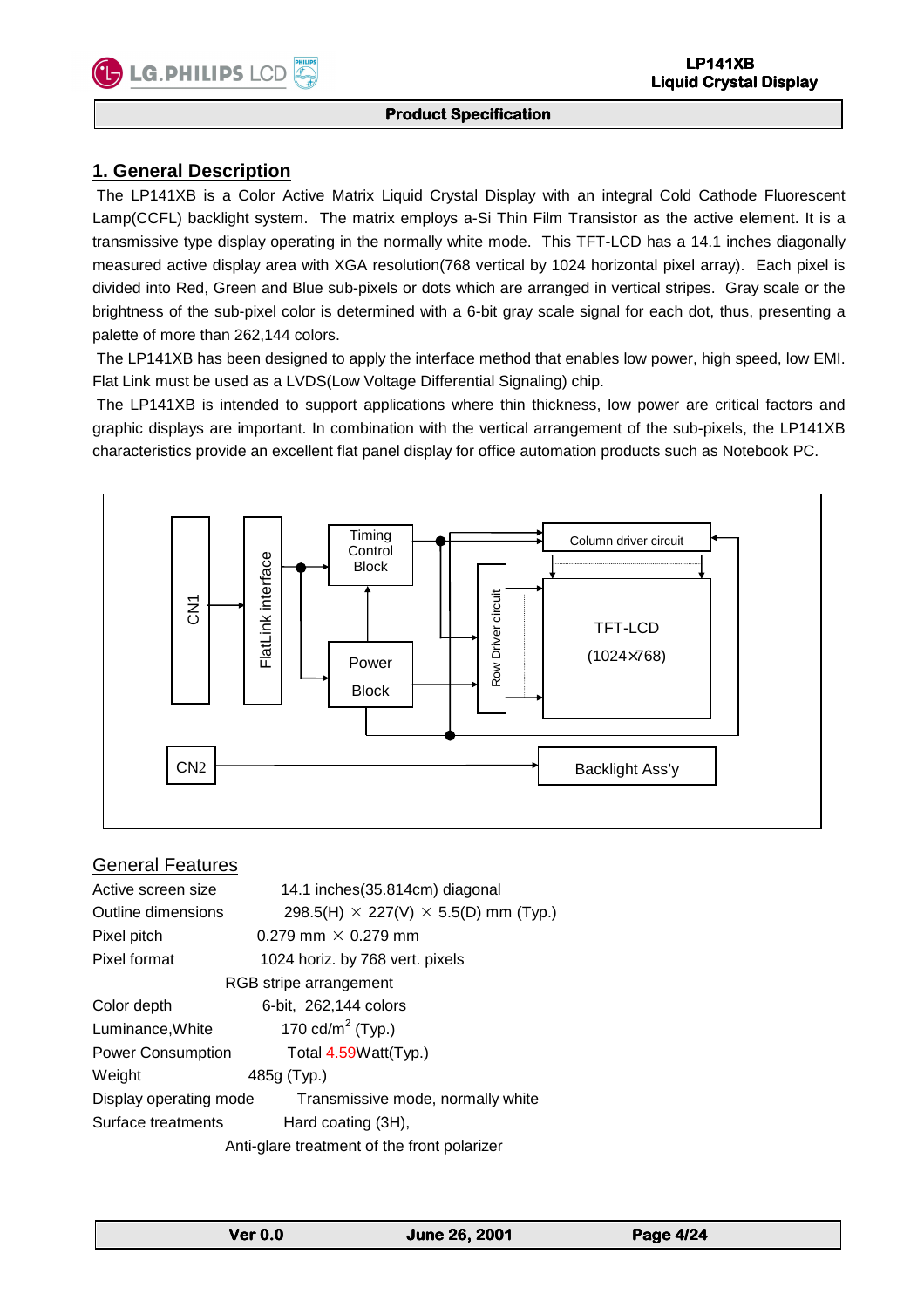

L

#### **Product Specification**

# **2. Absolute Maximum Ratings**

The following are maximum values which, if exceeded, may cause faulty operation or damage to the unit.

| Parameter                                                                                                                           | Symbol                                                                               |                             | Values                      | Units             | <b>Notes</b>              |
|-------------------------------------------------------------------------------------------------------------------------------------|--------------------------------------------------------------------------------------|-----------------------------|-----------------------------|-------------------|---------------------------|
|                                                                                                                                     |                                                                                      | Min.                        | Max.                        |                   |                           |
| Power Input Voltage<br><b>Operating Temperature</b><br>Storage Temperature<br><b>Operating Ambient Humidity</b><br>Storage Humidity | $V_{\rm CC}$<br>$\mathsf{T}_{\mathsf{OP}}$<br>l st<br>${\sf H}_{\sf OP}$<br>$H_{ST}$ | $-0.3$<br>$-20$<br>10<br>10 | 4.0<br>50<br>60<br>90<br>90 | Vdc<br>%RH<br>%RH | at 25 $\pm$ 5 $\degree$ C |

#### **Table 1 ABSOLUTE MAXIMUM RATINGS**

Note: 1. Temperature and relative humidity range are shown in the figure below.

Wet bulb temperature should be 39℃ Max, and no condensation of water.



| <b>Ver 0.0</b> | <b>June 26, 2001</b> | Page 5/24 |
|----------------|----------------------|-----------|
|                |                      |           |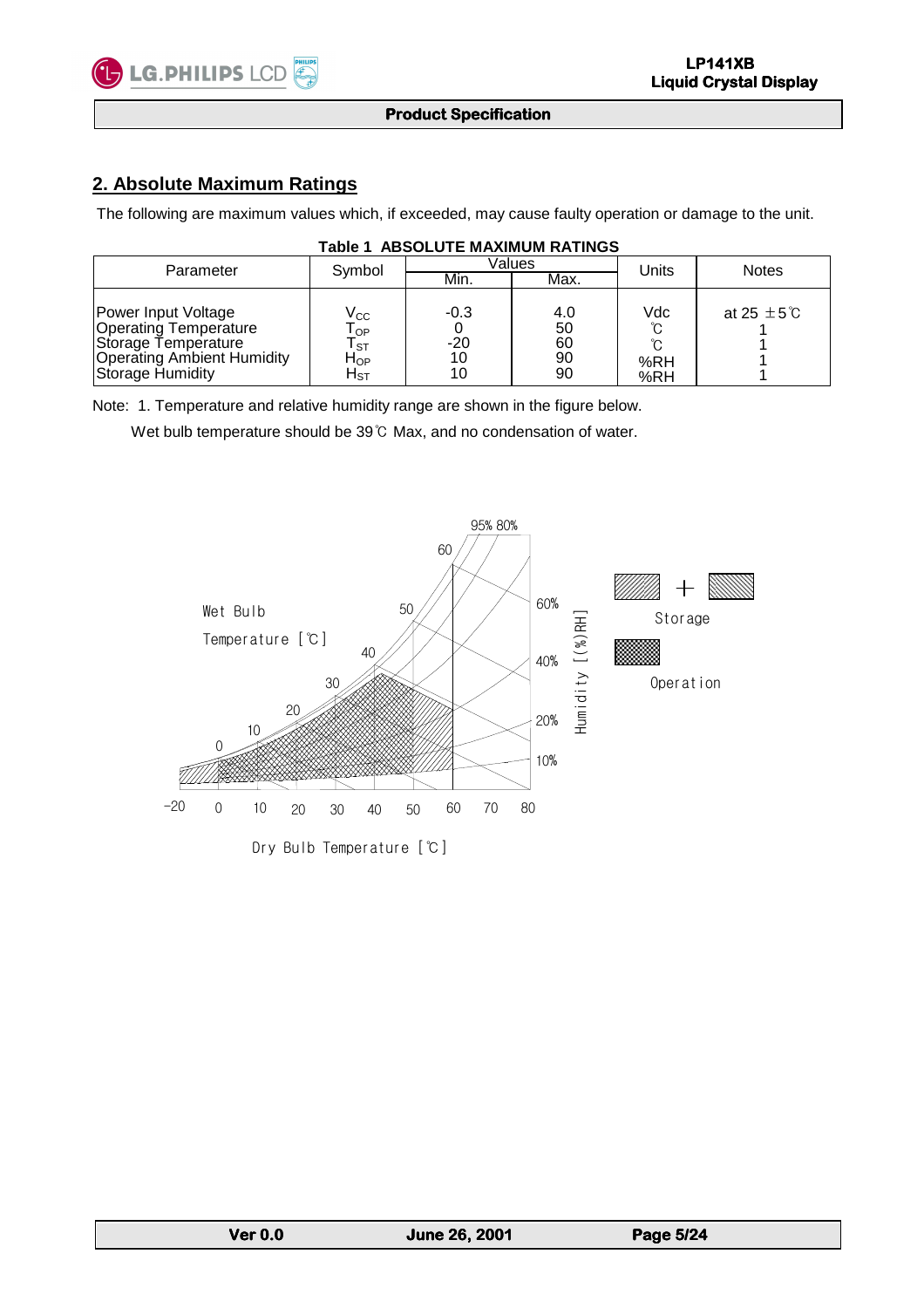X

#### **Product Specification**

## **3. Electrical Specifications**

## **3-1. Electrical Characteristics**

The LP141XB requires two power inputs. One is employed to power the LCD electronics and to drive the TFT array and liquid crystal. The second input which powers the CCFL, is typically generated by an inverter. The inverter is an external unit to the LCD.

|                                     |                           |          | LLLVIINVAL VIIANAVILNIVIIVV. |          |                |              |
|-------------------------------------|---------------------------|----------|------------------------------|----------|----------------|--------------|
| Parameter                           | Symbol                    |          | Values                       |          | Units          | <b>Notes</b> |
|                                     |                           | Min.     | <u>Тур.</u>                  | Max.     |                |              |
| MODULE:                             |                           |          |                              |          |                |              |
| Power Supply Input Voltage          | $\rm V_{CC}$              | 3.0      | 3.3                          | 3.6      | Vdc            |              |
| Power Supply Input Current          | $_{\rm{ICC}}$             |          | 0.290                        | 0.330    | A              |              |
| Differential Impedance              | $\mathsf{Z}_{\mathsf{m}}$ | 90       | 100                          | 110      | Ohm            |              |
| <b>Power Consumption</b>            | $P_c^-$                   |          | 0.96                         | 1.09     | W              |              |
| <b>Rush Current</b>                 | <b>I</b> RUSH             |          | 1.0                          | 1.5      | A              | 3<br>3       |
| Duration of rush current            | $\Gamma_{\text{RUSH}}$    |          |                              | 30       | ms             |              |
| <b>LAMP</b>                         |                           |          |                              |          |                |              |
| <b>Operating Voltage</b>            | $V_L$                     | 680(6mA) | 725(5mA)                     | 875(3mA) | Vrms           | 4            |
| Operating Current                   |                           | 3.0      | 5.0                          | 6.0      | <b>mArms</b>   |              |
| <b>Established Starting Voltage</b> | $V_s$                     |          |                              |          |                | 5            |
| at $25^\circ$ C                     |                           |          |                              | 1170     | Vrms           |              |
| at $0^{\circ}$ C                    |                           |          |                              | 1450     | Vrms           |              |
| <b>Operating Frequency</b>          | $F_L$<br>$P_L$            | 45       | 58                           | 80       | kHz            | 6            |
| Discharge Stabilization Time        |                           |          |                              | 3        | <b>Minutes</b> |              |
| Power Consumption                   |                           |          | 3.63                         | 4.08     | W              | 8            |
| Life Time                           |                           |          |                              |          | <b>Hours</b>   | 9            |
|                                     |                           | 10,000   |                              |          |                | 6mA          |

#### **Table 2 ELECTRICAL CHARACTERISTICS:**

**Note)The design of the inverter must have specifications for the lamp in LCD Assembly.** 

 The performance of the Lamp in LCM, for example life time or brightness, is extremely influenced by the characteristics of the DC-AC Inverter. So all the parameters of an inverter should be carefully designed so as not to produce too much leakage current from high-voltage output of the inverter.

 When you design or order the inverter, please make sure unwanted lighting caused by the mismatch of the lamp and the inverter (no lighting, flicker, etc) never occurs. When you confirm it, the LCD Assembly should be operated in the same condition as installed in your instrument.

Notes: 1. The specified current and power consumption are under the Vcc =  $3.3V$ ,  $25°C$ , fv =  $60Hz$  condition

whereas full black pattern is displayed and fv is the frame frequency.

- 2. This impedance value is needed to proper display and measured from LVDS Tx to the mating connector.
- 3. The specified rush current and duration of rush current are under the  $Vec = 3.3V$ ,

Current limit = 1.6A, 25  $\degree$ , fv = 60Hz condition whereas full black pattern is displayed and fv is the frame frequency. The duration of rush current is about 20ms.

4. The variance of the voltage is  $\pm$  10%.

5. The voltage above  $V_s$  should be applied to the lamps for more than 1 second for start-up. Otherwise, the lamps may not be turned on.

 6. The output of the inverter must have symmetrical(negative and positive) voltage waveform and symmetrical current waveform. (Unsymmetrical ratio is less than 10%) Please do not use the inverter which has unsymmetrical voltage and unsymmetrical current and spike wave. Lamp frequency may produce interference with horizontal synchronous frequency and as a result this may cause beat on the display.

 Therefore lamp frequency shall be as away as possible from the horizontal synchronous frequency and from its harmonics in order to prevent interference.

7. Let's define the brightness of the lamp after being lighted for 5 minutes as 100%.

| <b>Ver 0.0</b> | <b>June 26, 2001</b> | <b>Page 6/24</b> |
|----------------|----------------------|------------------|
|                |                      |                  |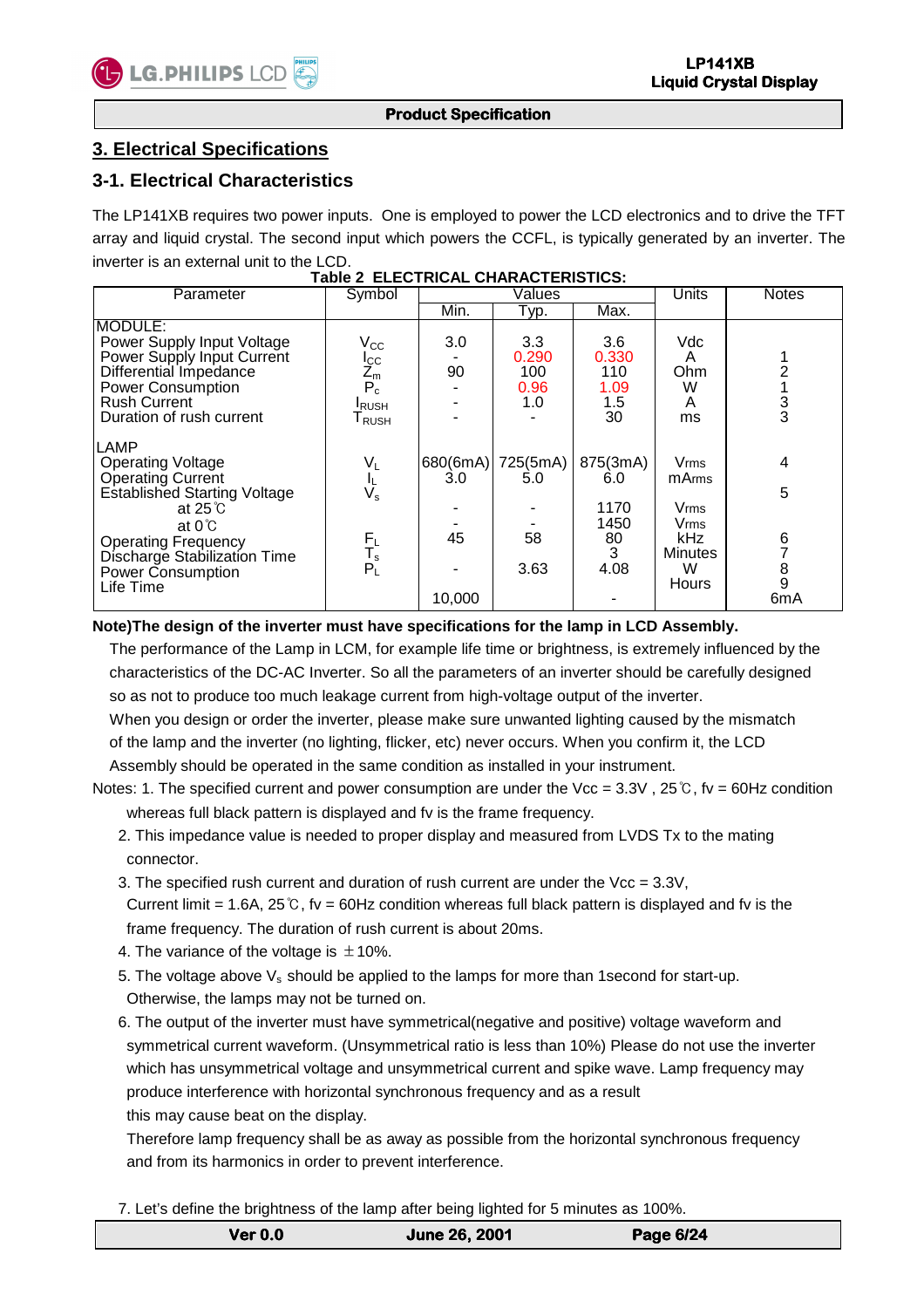X

L

#### **Product Specification**

 $T_s$  is the time required for the brightness of the center of the lamp to be not less than 95%.

- 8. The lamp power consumption shown above does not include loss of external inverter.
- The used lamp current is the lamp typical current.
- 9. The life time is determined as the time at which brightness of lamp is 50% compared to that of initial value at the typical lamp current on condition of continuous operating at  $25 \pm 2°C$ .
- ※ Do not attach a conducting tape to lamp connecting wire.

 If the lamp wire attach to a conducting tape, TFT-LCD Module has a low luminance and the inverter Has abnormal action. Because leakage current is occurred between lamp wire and conducting tape.

# **3-2. Interface Connections**

This LCD employs two interface connections, a 20 pin connector is used for the module electronics and the other connector is used for the integral backlight system.

The electronics interface connector is a model GT122-20P-H13R manufactured by LG Cable. The pin configuration for the connector is shown in the table below.

|                                                                                                                                  |                                                                                                                                                                                                                                            |                                                                                                                                                                                                                                                                                                                                                      | Table 3  MODULE CONNECTOR PIN CONFIGURATION (LVDS)  [CN1]                                                                                                                                                                                                                                                                               |
|----------------------------------------------------------------------------------------------------------------------------------|--------------------------------------------------------------------------------------------------------------------------------------------------------------------------------------------------------------------------------------------|------------------------------------------------------------------------------------------------------------------------------------------------------------------------------------------------------------------------------------------------------------------------------------------------------------------------------------------------------|-----------------------------------------------------------------------------------------------------------------------------------------------------------------------------------------------------------------------------------------------------------------------------------------------------------------------------------------|
| Pin                                                                                                                              | Symbol                                                                                                                                                                                                                                     | Description                                                                                                                                                                                                                                                                                                                                          | <b>Notes</b>                                                                                                                                                                                                                                                                                                                            |
| $\frac{2}{3}$<br>$\overline{\mathbf{4}}$<br>5<br>6<br>8<br>$9$<br>10<br>11<br>12<br>13<br>14<br>15<br>16<br>17<br>18<br>19<br>20 | Vcc<br>Vcc<br><b>GND</b><br><b>GND</b><br>A0M<br>A0P<br><b>GND</b><br>A <sub>1</sub> M<br>A <sub>1</sub> P<br><b>GND</b><br>A2M<br>A2P<br><b>GND</b><br><b>CLKM</b><br><b>CLKP</b><br><b>GND</b><br>NC.<br>NC.<br><b>GND</b><br><b>GND</b> | Power (3.3V)<br>Power (3.3V)<br>Ground<br>Ground<br>Differential Signal<br><b>Differential Signal</b><br>Ground<br>Differential Signal<br>Differential Signal<br>Ground<br><b>Differential Signal</b><br>Differential Signal<br>Ground<br>Differential Signal<br>Differential Signal<br>Ground<br>No Connection<br>No Connection<br>Ground<br>Ground | 1. Interface chips<br>1.1 LCD: SN75LVDS88B (TI)<br>(SN75LVDS86 core + Timing Controller)<br>1.2 System: SN75LVDS84(TI)<br>* Pin to Pin compatible with TI LVDS<br>2. Connector<br>2.1 LCD: GT122-20P-H13 R (LG Cable)<br>2.2 Mating: FI-SE20M (JAE) or compatible<br>2.3 Connector pin arrangement<br><u>20</u><br>i<br>CN <sub>1</sub> |
|                                                                                                                                  |                                                                                                                                                                                                                                            |                                                                                                                                                                                                                                                                                                                                                      | Viewing on Display side<br>CN <sub>2</sub>                                                                                                                                                                                                                                                                                              |

**Table 3 MODULE CONNECTOR PIN CONFIGURATION (LVDS) [CN1]** 

 The backlight interface connector is a model BHSR-02VS-1, manufactured by JST. The mating connector part number is SM02B-BHSS-1 or equivalent. The pin configuration for the connector is shown in the table below.

# **Table 4 BACKLIGHT CONNECTOR PIN CONFIGURATION**

| Pin | Svmbol | <b>Description</b>    | <b>Notes</b> |
|-----|--------|-----------------------|--------------|
|     | HV     | Power supply for lamp |              |
|     |        | (High voltage side)   |              |
|     |        | Power supply for lamp |              |
|     |        | (Low voltage side)    |              |

Notes: 1. The high voltage side terminal is colored pink. The low voltage side terminal is white.

| Ver $0.0$ | <b>June 26, 2001</b> | Page 7/24 |
|-----------|----------------------|-----------|
|           |                      |           |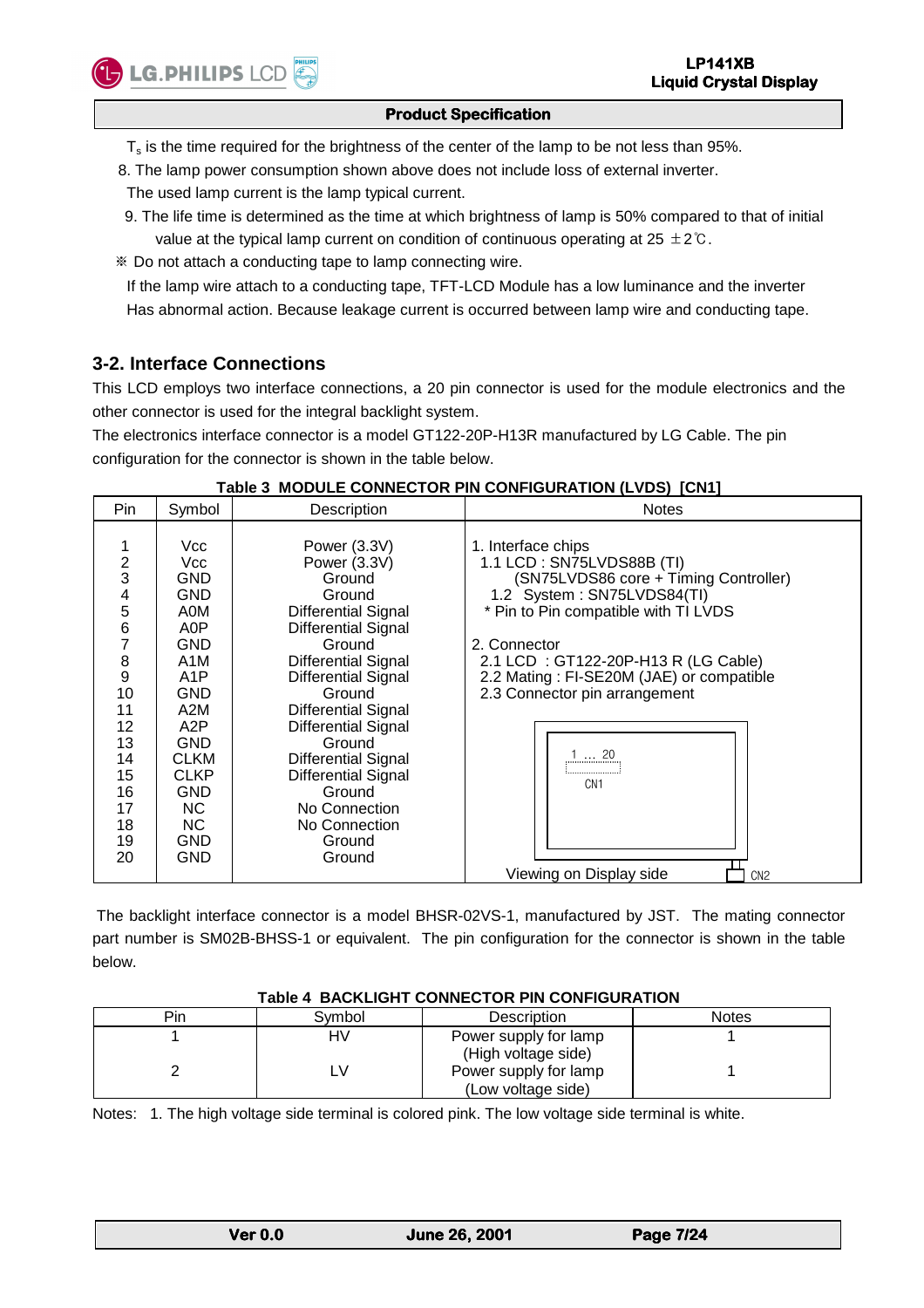

#### **Table 5 REQUIRED SIGNAL ASSIGNMENT FOR FlatLink Transmitter**

| Pin #          | Pin Name        | Require Signals | Pin # | Pin Name         | Require Signals  |
|----------------|-----------------|-----------------|-------|------------------|------------------|
| 1              | D <sub>4</sub>  | R4              | 48    | D <sub>3</sub>   | R <sub>3</sub>   |
| $\overline{c}$ | Vcc             | Vcc             | 47    | D <sub>2</sub>   | R2               |
| 3              | D <sub>5</sub>  | R <sub>5</sub>  | 46    | <b>GND</b>       | <b>GND</b>       |
| 4              | D <sub>6</sub>  | ${\mathsf G0}$  | 45    | D <sub>1</sub>   | R1               |
| 5              | GND             | <b>GND</b>      | 44    | D <sub>0</sub>   | R <sub>0</sub>   |
| 6              | D7              | G <sub>1</sub>  | 43    | <b>NC</b>        | NC               |
| $\overline{7}$ | D <sub>8</sub>  | G <sub>2</sub>  | 42    | LVDS GND         | LVDS GND         |
| 8              | Vcc             | Vcc             | 41    | <b>YOM</b>       | A0M              |
| 9              | D <sub>9</sub>  | G <sub>3</sub>  | 40    | Y0P              | A0P              |
| 10             | D <sub>10</sub> | G4              | 39    | Y1M              | A <sub>1</sub> M |
| 11             | GND             | GND             | 38    | Y <sub>1</sub> P | A <sub>1</sub> P |
| 12             | D11             | G <sub>5</sub>  | 37    | LVDS Vcc         | LVDS Vcc         |
| 13             | D12             | B <sub>0</sub>  | 36    | LVDS GND         | LVDS GND         |
| 14             | $NC$            | NC              | 35    | Y2M              | A <sub>2</sub> M |
| 15             | D13             | <b>B1</b>       | 34    | Y <sub>2</sub> P | A <sub>2</sub> P |
| 16             | D14             | <b>B2</b>       | 33    | <b>CLKOUTM</b>   | <b>CLKM</b>      |
| 17             | GND             | <b>GND</b>      | 32    | <b>CLKOUTP</b>   | <b>CLKP</b>      |
| 18             | D <sub>15</sub> | B <sub>3</sub>  | 31    | LVDS GND         | LVDS GND         |
| 19             | D16             | <b>B4</b>       | 30    | PLLGND           | PLL GND          |
| 20             | D17             | B <sub>5</sub>  | 29    | PLLVcc           | PLL Vcc          |
| 21             | Vcc             | Vcc             | 28    | PLLGND           | PLL GND          |
| 22             | D18             | <b>HSYNC</b>    | 27    | <b>SHDN</b>      | <b>SHDN</b>      |
| 23             | D19             | <b>VSYNC</b>    | 26    | <b>CLKIN</b>     | <b>Dclk</b>      |
| 24             | GND             | <b>GND</b>      | 25    | D <sub>20</sub>  | DE(Data Enable)  |

Notes : Refer to LVDS Transmitter Data Sheet for detail descriptions.

L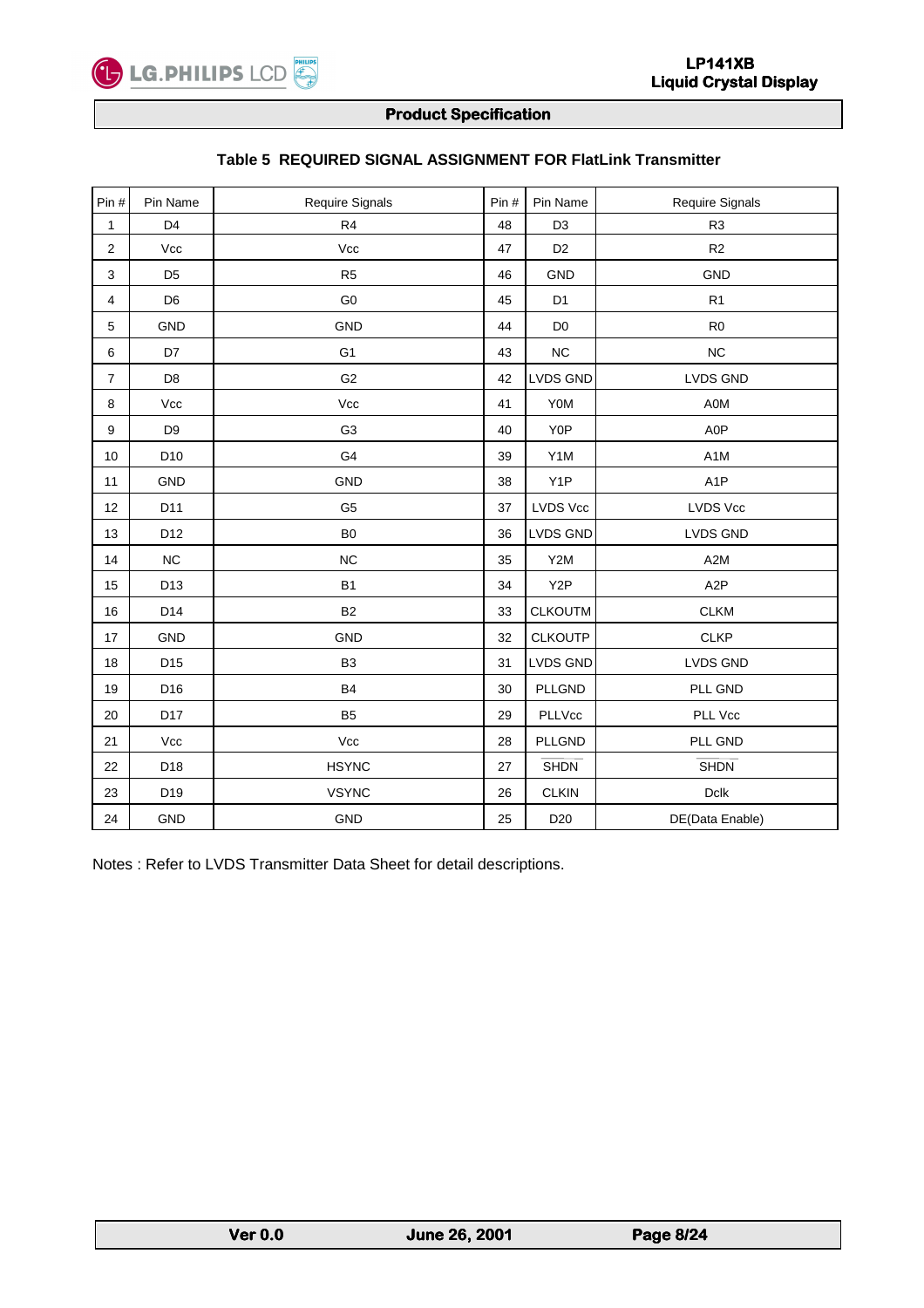

# **3-3. Signal Timing Specifications**

 This is the signal timing required at the input of the LVDS Transmitter. All of the interface signal timing should be satisfied with the following specifications for it's proper operation.

| <b>ITEM</b> | <b>SYMBOL</b> |                               | MIN.           | Typ.              | MAX.                     | <b>UNIT</b> | <b>NOTE</b> |
|-------------|---------------|-------------------------------|----------------|-------------------|--------------------------|-------------|-------------|
|             | Frequency     | fclk                          | 62             | 65                | 68                       | MHz         |             |
| Dclk        | Width-Low     | $t_{\texttt{WCL}}$            | 3              |                   | $\overline{\phantom{0}}$ |             |             |
|             | Width -High   | $t_{WCH}$                     | 3              |                   | $\qquad \qquad -$        |             |             |
|             | Per iod       | $t_{HP}$                      | 1196           | 1344              | 1364                     |             |             |
| Hsync       | Width         | t <sub>wh</sub>               | 8              | 136               | 240                      |             |             |
|             | Active Period | t <sub>WHA</sub>              | 1024           | 1024              | 1024                     |             |             |
|             | Per iod       | t <sub>VP</sub>               | 780            | 806               | 830                      |             |             |
| Vsync       | Width         | twv                           | 1              | 6                 | 24                       |             |             |
|             | Active Period | twva                          | 768            | 768               | 768                      |             |             |
|             | Set up Time   | $t_{\scriptstyle\textrm{SI}}$ | 5              |                   | $\qquad \qquad -$        | ns          | for Dclk    |
|             | Hold Time     | $t_{\rm HI}$                  | 5              | $\qquad \qquad -$ | $\qquad \qquad -$        |             |             |
|             | Horizontal    | tHBP                          | 10             | 160               |                          |             |             |
|             | Back Porch    |                               |                |                   |                          | $t_{CLK}$   |             |
| <b>DTMG</b> | Horizontal    | tHFP                          | 10             | 24                |                          |             |             |
| (DE)        | Front Porch   |                               |                |                   |                          |             |             |
|             | Vertical      | tvBP                          | $\overline{2}$ | 29                |                          |             |             |
|             | Back Porch    |                               |                |                   |                          | $t_{HP}$    |             |
|             | Vertical      | tvFP                          | $\mathbf 1$    | 3                 |                          |             |             |
|             | Front Porch   |                               |                |                   |                          |             |             |
|             | Set up Time   | $t_{SD}$                      | 5              |                   |                          | ns          | for Dclk    |
| DATA        | Hold Time     | $t_{HD}$                      | 5              |                   |                          |             |             |

## **Table 6 Timing Table**

\* The Maximum Dclk jitter is 2.0nsec.

L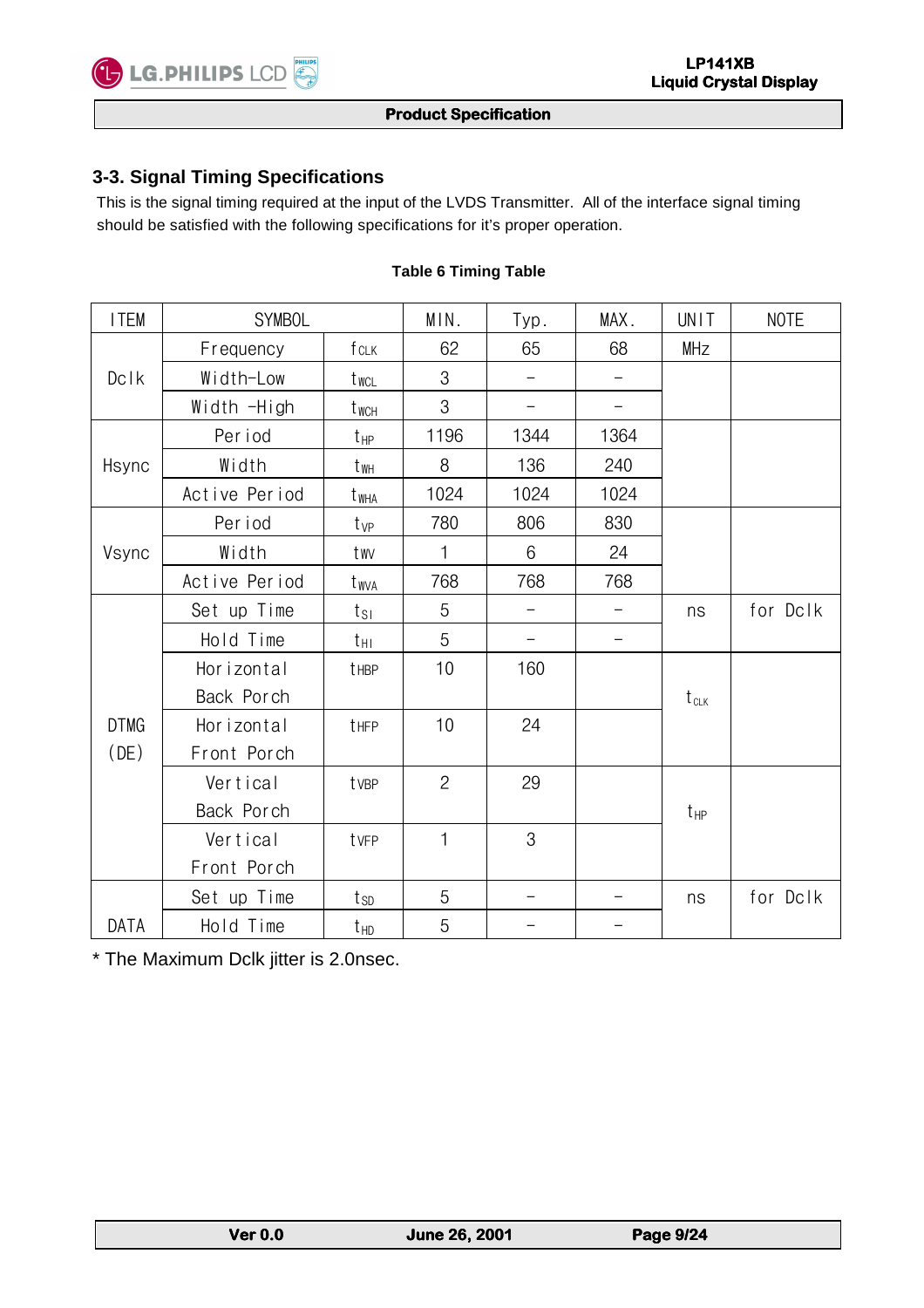

# **3-4. Signal Timing Waveforms**





| <b>Ver 0.0</b> | <b>June 26, 2001</b> | Page 10/24 |
|----------------|----------------------|------------|
|                |                      |            |

L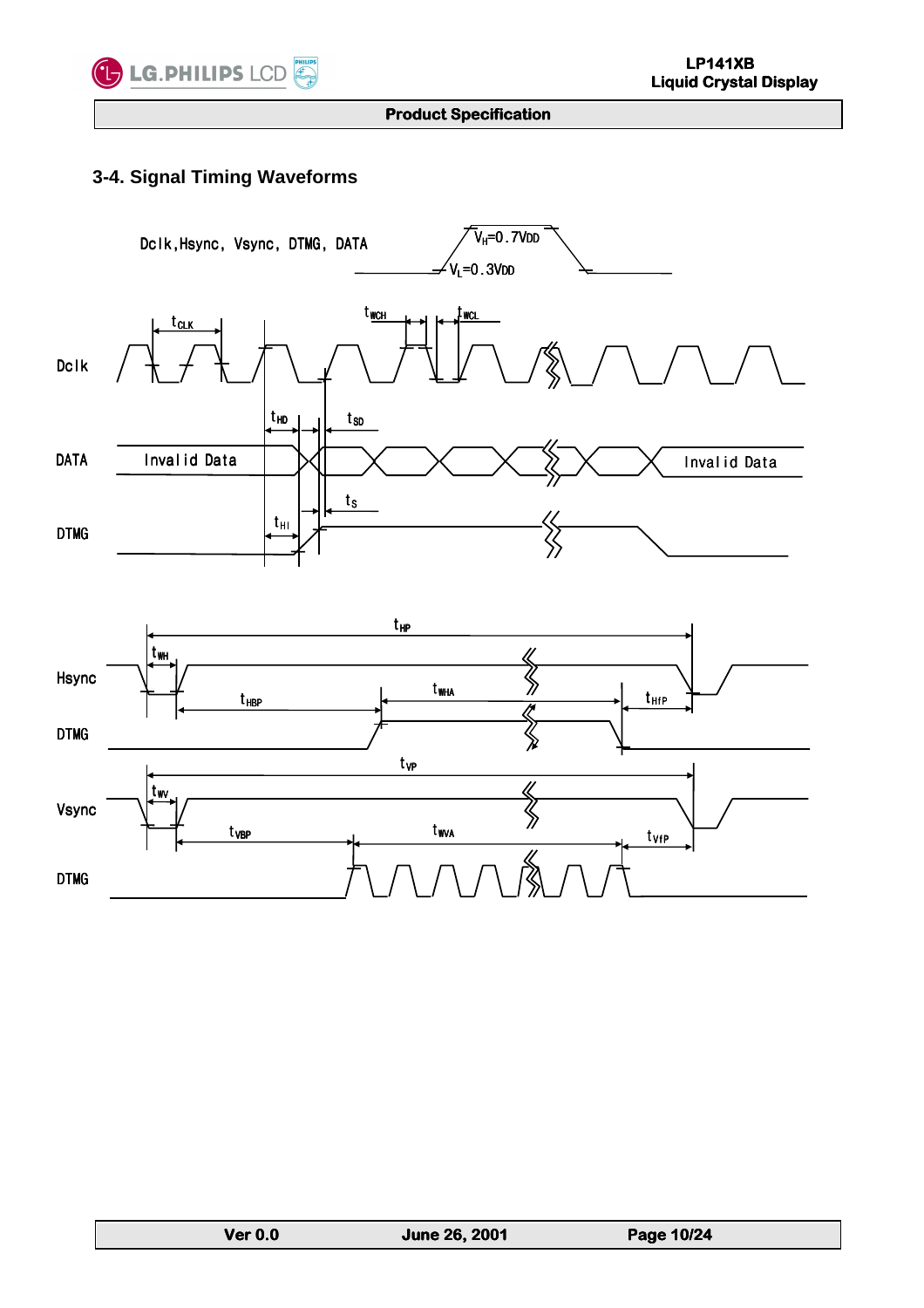

## **3-5. Color Input Data Reference**

 The brightness of each primary color(red, green and blue) is based on the 6-bit gray scale data input for the color; the higher the binary input, the brighter the color. The table below provides a reference for color versus data input.

|              |                           | Input Color Data |                |                     |                |                |                        |                |             |                    |                |                |                |                |                                  |                |                |                          |                |
|--------------|---------------------------|------------------|----------------|---------------------|----------------|----------------|------------------------|----------------|-------------|--------------------|----------------|----------------|----------------|----------------|----------------------------------|----------------|----------------|--------------------------|----------------|
|              | Color                     | Red              |                |                     | Green          |                |                        |                | <b>Blue</b> |                    |                |                |                |                |                                  |                |                |                          |                |
|              |                           | <b>MSB</b>       |                |                     | <b>LSB</b>     |                |                        |                | <b>MSB</b>  |                    |                | <b>LSB</b>     |                |                | <b>MSB</b>                       |                |                | <b>LSB</b>               |                |
|              |                           | R <sub>5</sub>   | R <sub>4</sub> | R <sub>3</sub>      | R <sub>2</sub> | R <sub>1</sub> | R <sub>0</sub>         | G <sub>5</sub> | G4          | G <sub>3</sub>     | G <sub>2</sub> | G <sub>1</sub> | G <sub>0</sub> | B <sub>5</sub> | <b>B4</b>                        | B <sub>3</sub> | B <sub>2</sub> | B <sub>1</sub>           | B <sub>0</sub> |
|              | <b>Black</b>              | $\Omega$         | $\mathbf{0}$   | $\Omega$            | $\Omega$       | 0              | $\Omega$               | $\Omega$       | $\Omega$    | $\Omega$           | $\Omega$       | $\Omega$       | $\mathbf 0$    | $\Omega$       | $\mathbf{0}$                     | 0              | $\Omega$       | $\Omega$                 | 0              |
|              | Red(63)                   | 1                | 1              | 1                   | 1              | 1              | 1                      | 0              | 0           | 0                  | 0              | 0              | $\mathbf 0$    | 0              | 0                                | 0              | 0              | $\Omega$                 | 0              |
|              | Green(63)                 | 0                | 0              | 0                   | $\mathbf 0$    | 0              | 0                      | 1              | 1           | 1                  | 1              | 1              | 1              | 0              | 0                                | 0              | 0              | $\Omega$                 | 0              |
| <b>Basic</b> | <b>Blue(63)</b>           | 0                | 0              | 0                   | $\mathbf 0$    | 0              | 0                      | 0              | 0           | 0                  | 0              | 0              | 0              | 1              | 1                                | 1              | 1              | 1                        | 1              |
| Colors       | Cyan                      | 0                | 0              | 0                   | $\Omega$       | 0              | 0                      | 1              | 1           | 1                  | 1              | 1              | 1              | 1              | 1                                | 1              | 1              | 1                        |                |
|              | Magenta                   |                  | 1              | 1                   | 1              | 1              | 1                      | 0              | 0           | 0                  | 0              | 0              | 0              | 1              | 1                                | 1              | 1              | 1                        | 1              |
|              | Yellow                    |                  | 1              | 1                   | 1              | 1              | 1                      | 1              | 1           | 1                  | 1              |                | 1              | 0              | 0                                | 0              | 0              | 0                        | 0              |
|              | White                     | 1                | 1              | 1                   | 1              | 1              | 1                      | 1              | 1           | 1                  | 1              | 1              | 1              | 1              | 1                                | 1              | 1              | 1                        | 1              |
|              | Red(00) Dark              | 0                | $\mathbf 0$    | 0                   | $\Omega$       | 0              | 0                      | $\mathbf 0$    | 0           | 0                  | $\mathbf 0$    | 0              | 0              | 0              | $\mathbf 0$                      | 0              | 0              | $\mathbf 0$              | 0              |
|              | Red(01)                   | 0                | 0              | 0                   | $\mathbf 0$    | 0              | 1                      | 0              | 0           | 0                  | 0              | 0              | $\mathbf 0$    | 0              | 0                                | 0              | 0              | 0                        | 0              |
|              | Red(02)                   | 0                | 0              | 0                   | $\Omega$       | 1<br>٠         | 0                      | 0              | 0           | 0<br>$\bullet$     | 0              | 0              | 0              | 0              | 0<br>$\blacksquare$              | 0              | 0              | $\Omega$                 | 0              |
| Red          |                           |                  |                |                     |                | $\cdot$        | ٠                      |                |             | $\cdot$            |                |                | ٠<br>٠         |                | $\cdot$                          |                |                |                          |                |
|              | Red(61)                   | 1<br>1           | 1<br>1         | 1<br>1              | 1              | 0<br>1         | 1<br>0                 | 0              | 0<br>0      | 0<br>0             | 0<br>0         | 0<br>0         | 0              | 0<br>0         | 0                                | 0<br>0         | 0              | $\Omega$<br>$\mathbf{0}$ | 0              |
|              | Red(62)<br>Red(63) Bright | 1                | 1              | 1                   | 1<br>1         | 1              | 1                      | 0<br>0         | 0           | 0                  | 0              | 0              | 0<br>0         | 0              | 0<br>0                           | 0              | 0<br>0         | $\mathbf 0$              | 0<br>0         |
|              | Green(00)Dark             | 0                | $\Omega$       | 0                   | $\mathbf 0$    | 0              | 0                      | $\Omega$       | $\Omega$    | $\mathbf 0$        | $\mathbf 0$    | 0              | 0              | $\Omega$       | $\mathbf 0$                      | 0              | 0              | $\Omega$                 | 0              |
|              | Green(01)                 | 0                | 0              | 0                   | $\Omega$       | 0              | 0                      | 0              | 0           | 0                  | 0              | 0              | 1              | 0              | $\mathbf 0$                      | 0              | 0              | 0                        | 0              |
|              | Green(02)                 | 0                | 0              | 0                   | $\Omega$       | 0              | 0                      | $\Omega$       | 0           | 0                  | 0              | 1              | 0              | 0              | 0                                | 0              | 0              | $\Omega$                 | 0              |
| Green        |                           |                  | ٠              |                     |                | ٠              |                        |                |             | $\cdot$            | ٠              |                | $\cdot$        |                | $\blacksquare$                   | $\blacksquare$ |                |                          |                |
|              | Green(61)                 | 0                | 0              | 0                   | $\mathbf 0$    | ٠<br>0         | 0                      | 1              | 1           | 1                  | 1              | 0              | ٠<br>1         | 0              | $\cdot$<br>0                     | 0              | 0              | 0                        | 0              |
|              | Green(62)                 | 0                | 0              | 0                   | $\Omega$       | 0              | 0                      | 1              | 1           | 1                  | 1              | 1              | 0              | 0              | 0                                | 0              | 0              | 0                        | 0              |
|              | Green(63)Bright           | $\mathbf 0$      | 0              | 0                   | $\mathbf 0$    | 0              | $\mathbf 0$            | 1              | 1           | 1                  | 1              | 1              | 1              | 0              | $\mathbf 0$                      | 0              | 0              | $\mathbf 0$              | 0              |
|              | Blue(00) Dark             | 0                | 0              | 0                   | $\Omega$       | 0              | 0                      | $\mathbf 0$    | 0           | 0                  | 0              | 0              | 0              | 0              | 0                                | 0              | 0              | $\Omega$                 | 0              |
|              | Blue(01)                  | 0                | 0              | 0                   | $\mathbf 0$    | 0              | 0                      | 0              | 0           | 0                  | 0              | 0              | $\mathbf 0$    | 0              | $\mathbf 0$                      | 0              | 0              | 0                        | 1              |
|              | Blue(02)                  | 0                | 0              | 0                   | $\Omega$       | 0              | 0                      | 0              | 0           | 0                  | 0              | 0              | 0              | 0              | 0                                | 0              | 0              | 1                        | 0              |
| <b>Blue</b>  |                           |                  | ٠<br>٠         | ٠<br>$\blacksquare$ |                | ٠<br>٠         | $\bullet$<br>$\bullet$ | ٠              | ٠           | $\cdot$<br>$\cdot$ | ٠              | $\blacksquare$ | $\cdot$<br>٠   | ٠              | $\blacksquare$<br>$\blacksquare$ | $\blacksquare$ |                |                          |                |
|              | Blue(61)                  | 0                | 0              | 0                   | $\Omega$       | 0              | 0                      | 0              | 0           | 0                  | 0              | 0              | 0              | 1              | 1                                | 1              | 1              | $\Omega$                 | 1              |
|              | Blue(62)                  | 0                | 0              | 0                   | 0              | 0              | 0                      | 0              | 0           | 0                  | 0              | 0              | 0              | 1              | 1                                | 1              | 1              | 1                        | 0              |
|              | Blue(63) Bright           | 0                | 0              | 0                   | 0              | 0              | 0                      | 0              | 0           | 0                  | 0              | 0              | 0              |                | 1                                | 1              | 1              |                          |                |

## **Table 7 COLOR DATA REFERENCE**

## **3-6. Power Sequence**

L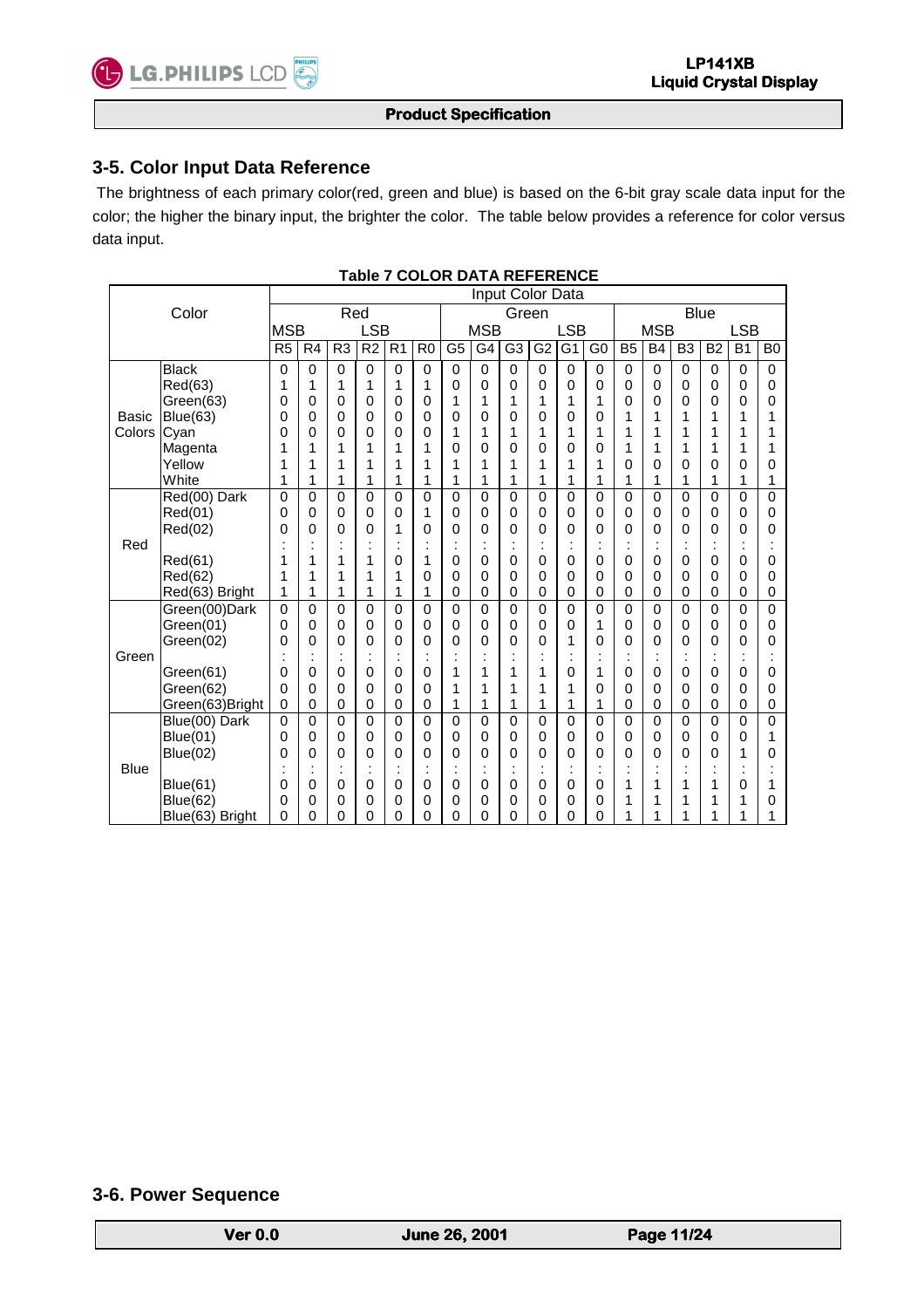



| Parameter                     |                   | Units |                                |                                        |
|-------------------------------|-------------------|-------|--------------------------------|----------------------------------------|
|                               | Min.              | D.    | Max.                           |                                        |
| 12<br>$^{\circ}$<br>5 ا<br>-6 | 200<br>200<br>400 | -     | 10<br>50<br>۰<br>50<br>10<br>- | ms<br>ms<br>ms<br>ms<br>ms<br>ms<br>ms |

Notes: 1. Please avoid floating state of interface signal at invalid period.

2. When the interface signal is invalid, be sure to pull down the power supply for LCD  $V_{CC}$  to 0V.

3. Lamp power must be turn on after power supply for LCD and interface signal are valid.

# **4. Optical Specifications**

L

Optical characteristics are determined after the unit has been 'ON' and stable for approximately 30 minutes in

| Ver 0.0 <sub>1</sub> | <b>June 26, 2001</b> | Page 12/24 |  |
|----------------------|----------------------|------------|--|
|----------------------|----------------------|------------|--|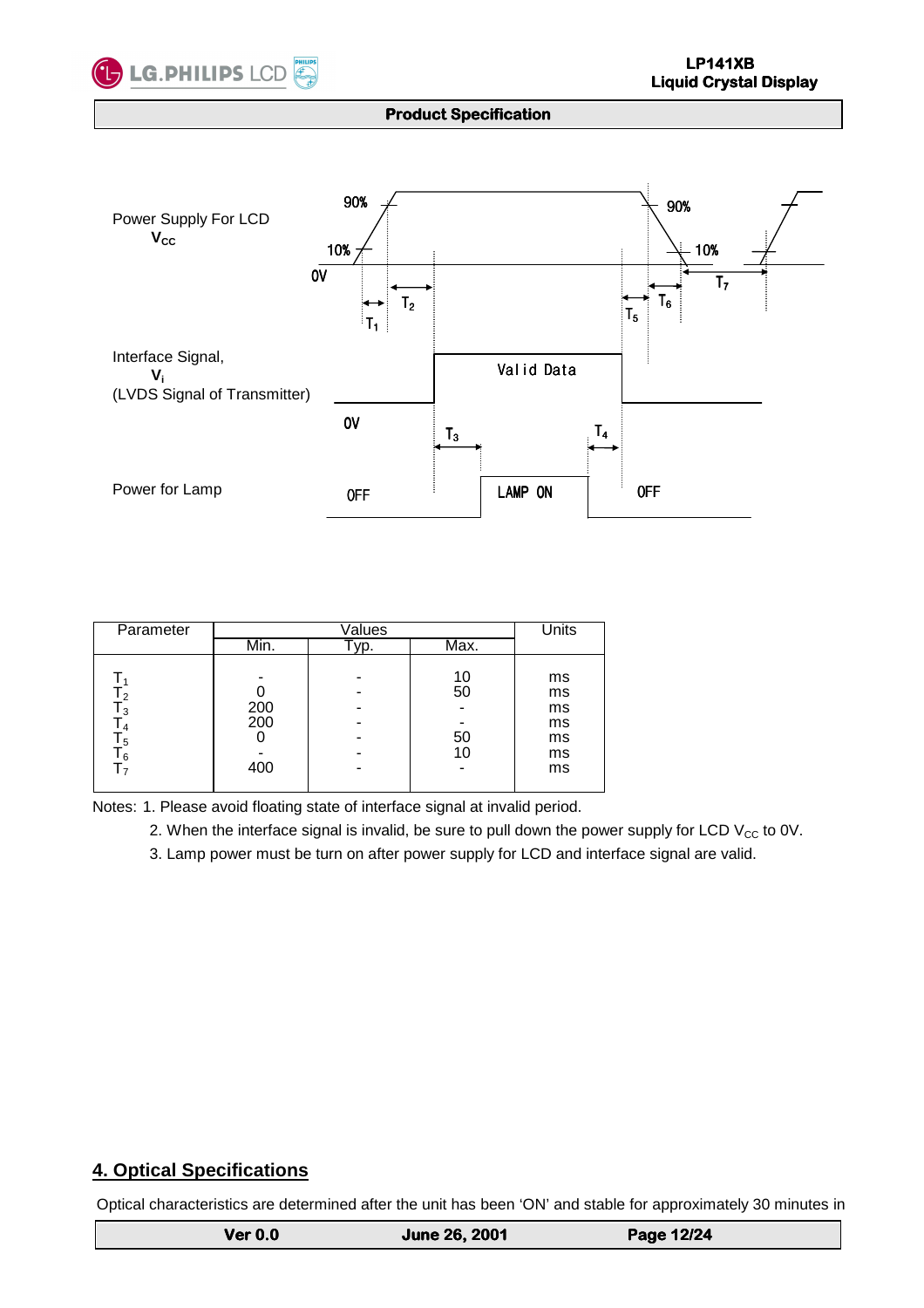

a dark environment at 25℃. The values specified are at an approximate distance 50cm from the LCD surface at a viewing angle of  $\Phi$  and  $\theta$  equal to 0°.

Appendix A -1 presents additional information concerning the measurement equipment and method.

**Table 8 OPTICAL CHARACTERISTICS** 

( Ta=25 ℃, Vcc=3.3V,  $f_V$  =60Hz, Dclk=65MHz,  $I_{BL}$ =6mA)

| Parameter<br>Symbol                                                                                                                                                       |                                                                                        |                                                                      | Values                                                               | Units                                                                | <b>Notes</b>    |                                           |
|---------------------------------------------------------------------------------------------------------------------------------------------------------------------------|----------------------------------------------------------------------------------------|----------------------------------------------------------------------|----------------------------------------------------------------------|----------------------------------------------------------------------|-----------------|-------------------------------------------|
|                                                                                                                                                                           |                                                                                        | Min.                                                                 | Typ.                                                                 | Max.                                                                 |                 |                                           |
| <b>Contrast Ratio</b>                                                                                                                                                     | <b>CR</b>                                                                              | 150                                                                  | 250                                                                  |                                                                      |                 | 1                                         |
| Surface Luminance, white                                                                                                                                                  | $L_{WH}$                                                                               | 140                                                                  | 170                                                                  |                                                                      | $\text{cd/m}^2$ | $\overline{2}$                            |
| Luminance Variation                                                                                                                                                       | δ white                                                                                |                                                                      |                                                                      | 1.45                                                                 |                 | 3                                         |
| Response Time<br><b>Rise Time</b><br>Decay Time                                                                                                                           | Tr<br>$\mathsf{Tr}_\mathsf{R}$<br>$\mathsf{Tr}_{\mathsf{D}}$                           |                                                                      | $\substack{20\\30}$                                                  | 40<br>50                                                             | ms              | 4                                         |
| <b>CIE Color Coordinates</b><br>Red<br>Green<br><b>Blue</b><br>White                                                                                                      | $X_R$<br>УR<br>$X_G$<br>УG<br>$X_{B}$<br>Ув<br>x <sub>W</sub><br><b>y</b> <sub>w</sub> | 0.538<br>0.303<br>0.279<br>0.508<br>0.125<br>0.101<br>0.282<br>0.292 | 0.568<br>0.333<br>0.309<br>0.538<br>0.155<br>0.131<br>0.312<br>0.322 | 0.598<br>0.363<br>0.339<br>0.568<br>0.185<br>0.161<br>0.342<br>0.353 |                 | PR-650<br>Only for<br>Cólor<br>Coordinate |
| <b>Viewing Angle</b><br>x axis, right ( $\Phi = 0^{\circ}$ )<br>x axis, left $(\Phi = 180^\circ)$<br>y axis, $up(\Phi = 90^\circ)$<br>y axis, down $(\Phi = 270^{\circ})$ | $\theta$ r<br>$\theta$  <br>$\Theta$ u<br>$\theta$ d                                   | 40<br>40<br>10 <sup>2</sup><br>30                                    |                                                                      |                                                                      | degree          | 5                                         |
| <b>Gray Scale</b>                                                                                                                                                         |                                                                                        |                                                                      |                                                                      |                                                                      |                 | 6                                         |

Notes 1. Contrast Ratio (CR) is defined mathematically as :

Surface Luminance with all white pixels

Contrast Ratio = Surface Luminance with all black pixels

2. Surface luminance is the center point across the LCD surface 50cm from the surface with all pixels displaying white. For more information see Appendix A - 2.

When  $I_{BL}$ =6mA,  $L_{WH}$ = 140cd/m<sup>2</sup> (Min.) 170cd/m<sup>2</sup> (Typ.)

3. The variation in surface luminance,  $\delta$  WHITE is determined by measuring  $L_{ON}$  at each test position 1 through 9, and then dividing the maximum  $L_{ON}$  of 9 points luminance by minimum  $L_{ON}$ of 9 points luminance. For more information see Appendix A - 2.

 $\delta$  WHITE = Maximum (L<sub>ON1</sub>, L<sub>ON2</sub>, ....L<sub>ON9</sub>) ÷ Minimum (L<sub>ON1</sub>, L<sub>ON2</sub>, ....L<sub>ON9</sub>)

- 4. Response time is the time required for the display to transition from white to black (Rise Time,  $Tr_R$ ) and from black to white (Decay Time,  $Tr_D$ ). For additional information see Appendix A - 3.
- 5. Viewing angle is the angle at which the contrast ratio is greater than 10. The angles are determined for the horizontal or x axis and the vertical or y axis with respect to the z axis which is normal to the LCD surface. For more information see Appendix A - 4

6.Gray scale specification.

L

Luminance(%)

| <b>Ver 0.0</b> | <b>June 26, 2001</b> | Page 13/24 |
|----------------|----------------------|------------|
|                |                      |            |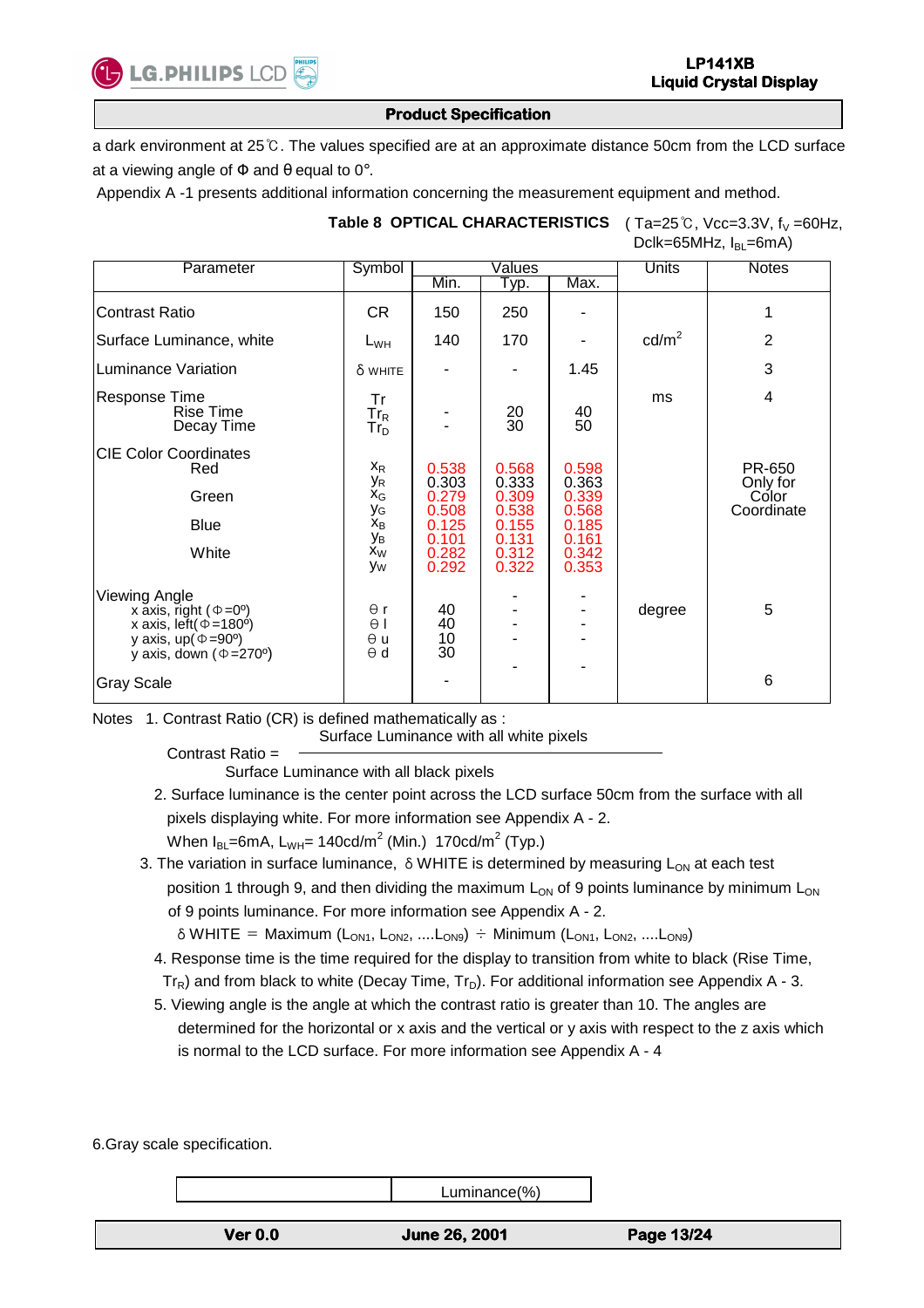

#### **LP141XB Liquid Crystal Display Liquid Crystal Display**

## **Product Specification**

| <b>Gray Level</b> | (Typ.) |
|-------------------|--------|
| L0                | 0.40   |
| L7                | 1.30   |
| L15               | 5.00   |
| L23               | 11.0   |
| L31               | 21.5   |
| L39               | 35.5   |
| L47               | 54.5   |
| L <sub>55</sub>   | 75.0   |
| L63               | 100    |

# **5. Mechanical Characteristics**

 The contents provide general mechanical characteristics for the model LP141XB LCD. In addition, the figures in the next page are detailed mechanical drawings of the LCD.

| Outside dimensions:   |            |                    |
|-----------------------|------------|--------------------|
|                       | Horizontal | 298.5 $\pm$ 0.5 mm |
|                       | Vertical   | 227.0 $\pm$ 0.5 mm |
|                       | Depth      | 5.5 $\pm$ 0.3 mm   |
| Bezel area :          |            |                    |
|                       | Horizontal | 288.8 $\pm$ 0.5 mm |
|                       | Vertical   | 217.4 $\pm$ 0.5 mm |
| Active Display area : |            |                    |
|                       | Horizontal | 285.696 mm         |
|                       | Vertical   | 214 272 mm         |
|                       |            |                    |

Weight (approximate) : 485g (Typ.), 495g (Max.)

Surface Treatment : Hard coating (3H) Anti-glare treatment of the front polarizer

< FRONT VIEW >

L

| <b>Ver 0.0</b> | <b>June 26, 2001</b> | <b>Page 14/24</b> |
|----------------|----------------------|-------------------|
|----------------|----------------------|-------------------|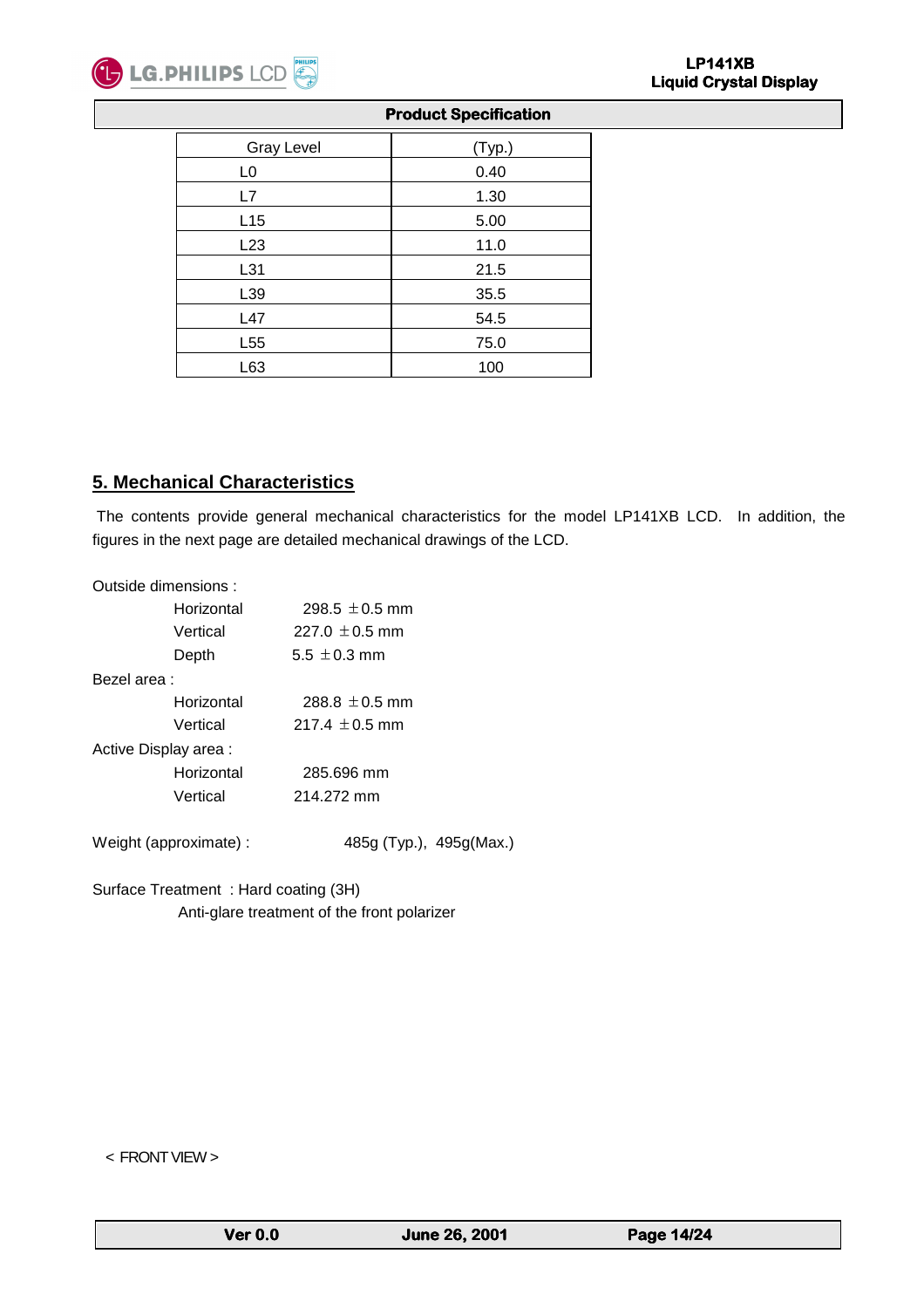

Note) 1.General Tolerance is  $\pm$  0.5mm.

2. The depth of user connector area : Max. 6.0mm

< REAR VIEW >

L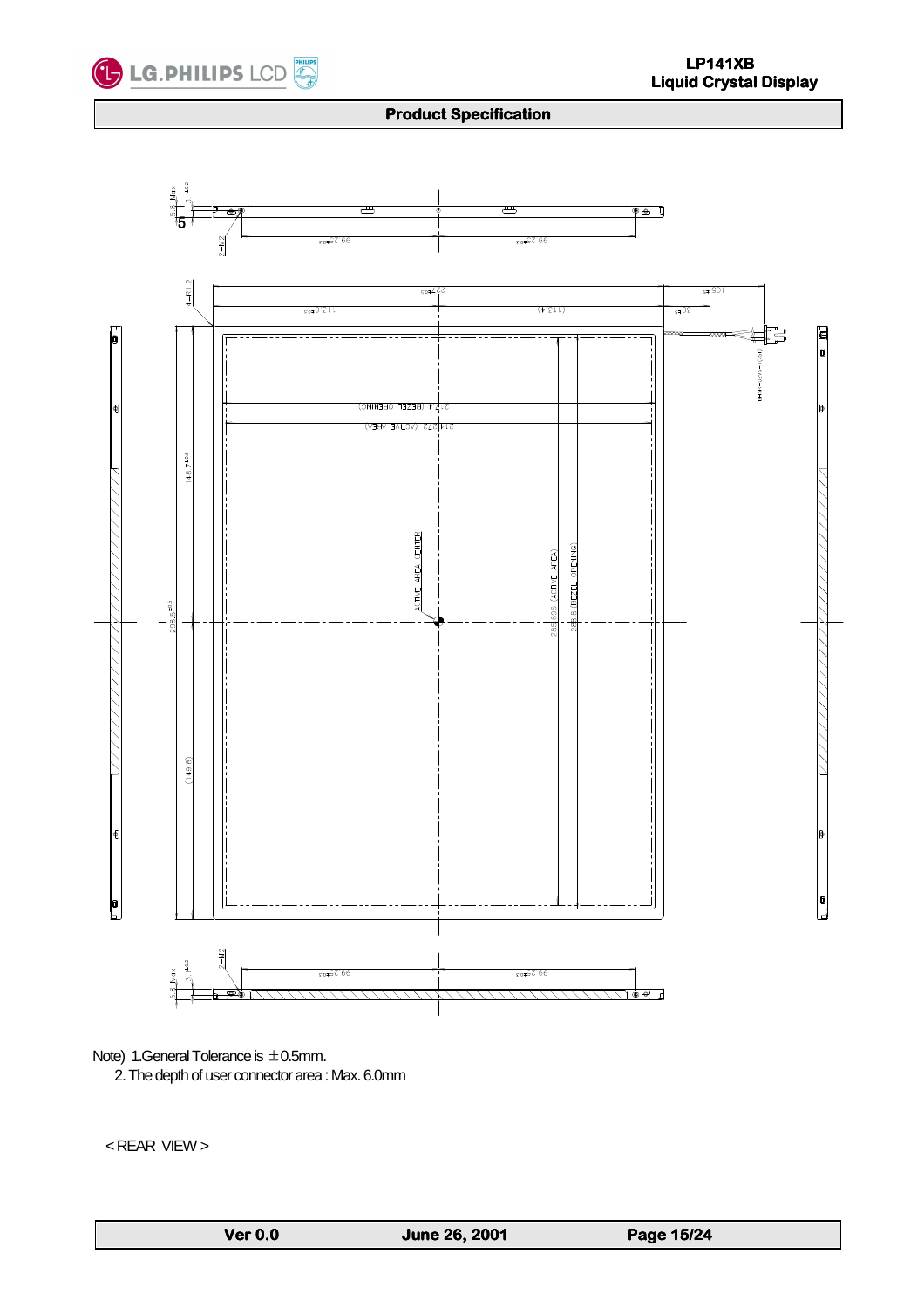



**<Detail description of side mounting screw>** 

L

| Ver 0.0 | <b>June 26, 2001</b> | Page 16/24 |
|---------|----------------------|------------|
|---------|----------------------|------------|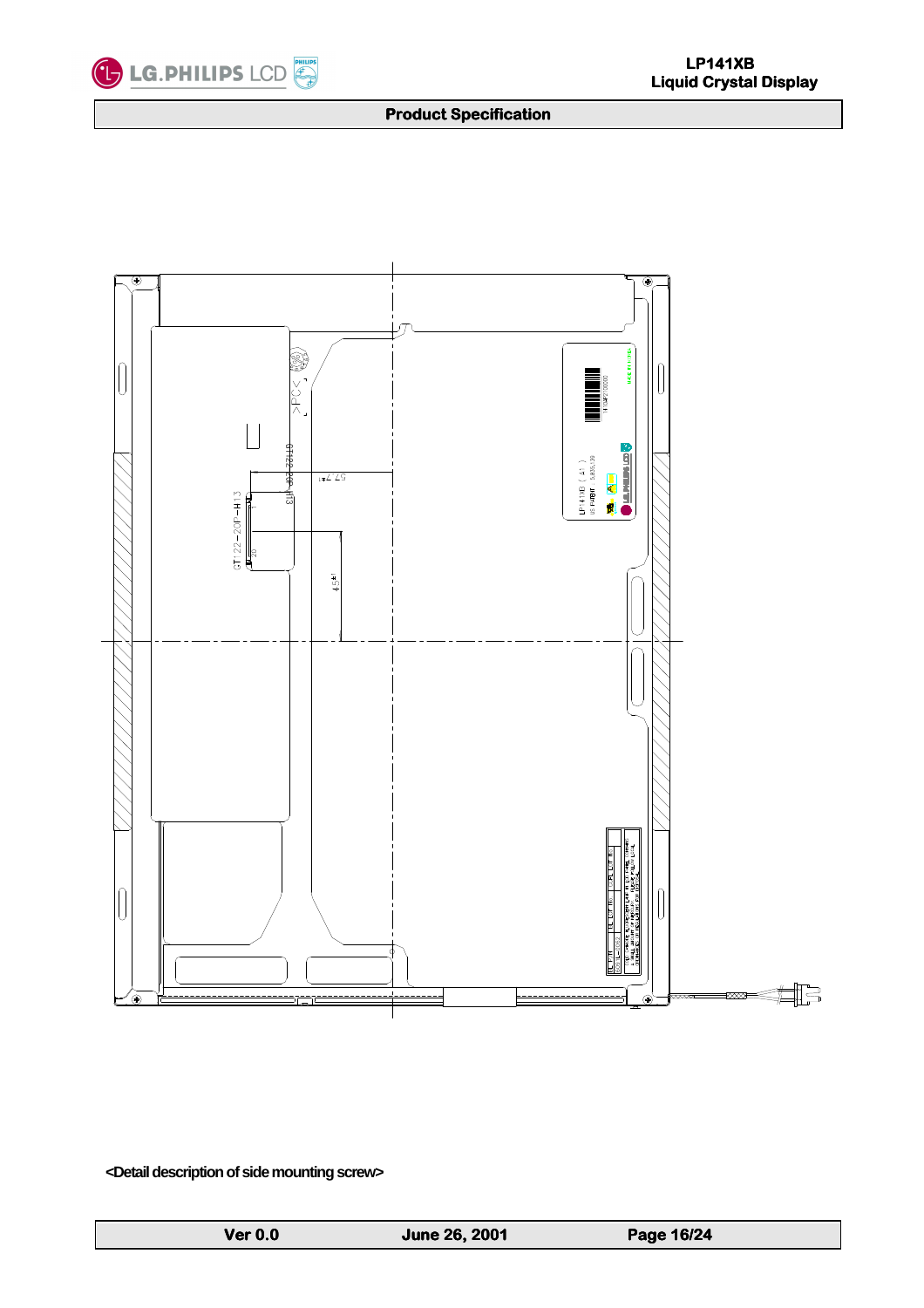





\*SCREW TORQUE : Max 2Kgf/Cm

L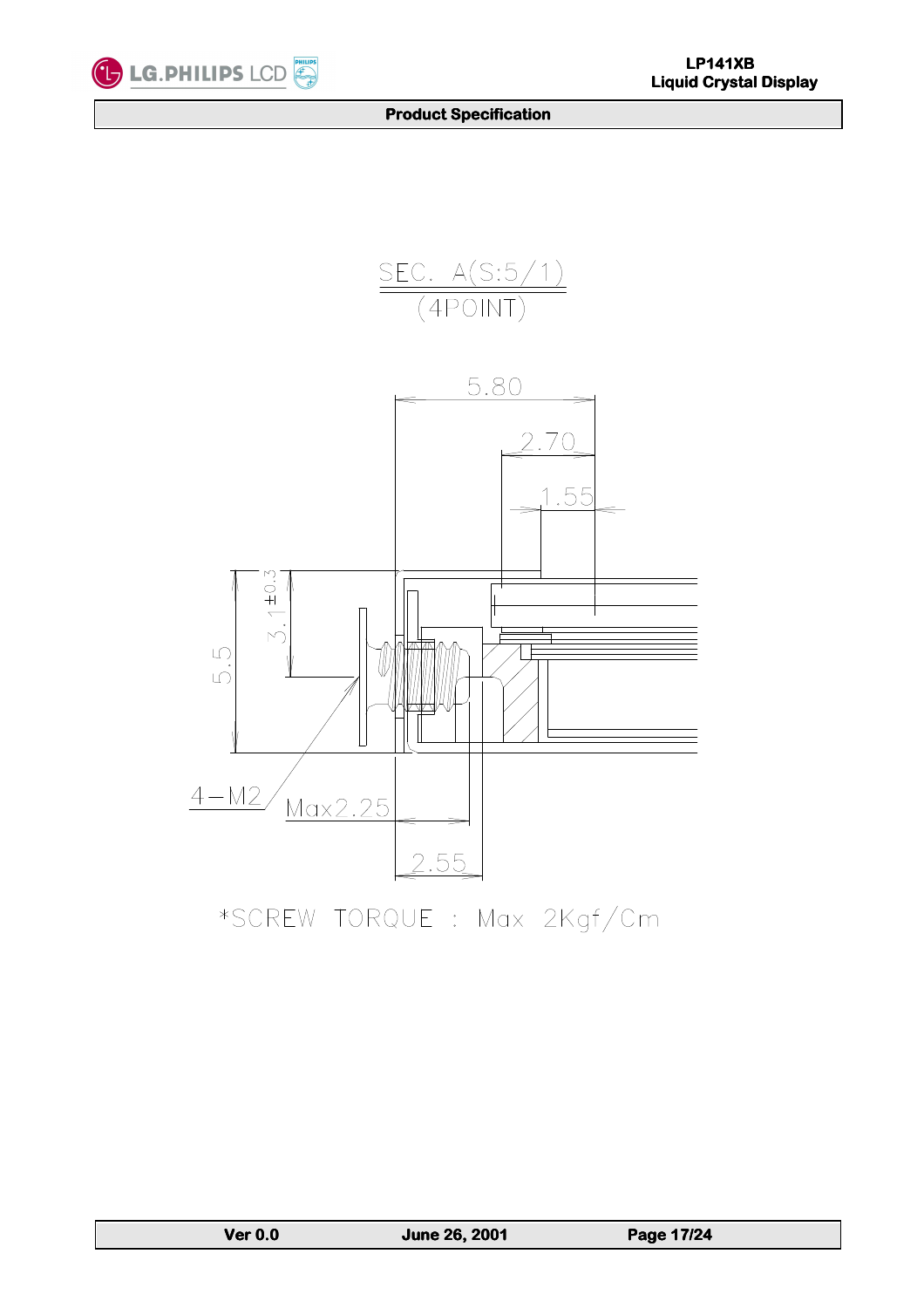# **6. Reliability**

X

- Environment test condition

| INo. | Test Item                       | Conditions                                         |
|------|---------------------------------|----------------------------------------------------|
|      | High temperature storage test   | lTa = 60℃  240h                                    |
|      | Low temperature storage test    | Ta = $-20^{\circ}$ C 240h                          |
| 3    | High temperature operation test | lTa = 50℃ 50%RH 240h                               |
| 4    | Low temperature operation test  | lTa = 0℃ 240h                                      |
| 5    | <b>Vibration test</b>           | Sine wave, 10~500~10Hz, 1.5G, 0.37oct/min,         |
|      | (non-operating)                 | 3 axis, 1 hour/axis                                |
| 6    | Shock test                      | Half sine wave, 180G, 2ms,                         |
|      | (non-operating)                 | one shock of each six faces (i.e. run 180G 2ms for |
|      |                                 | all six faces.)                                    |
| 7    |                                 | 0 - 10,000feet (3,048m)                            |
|      | <b>Altitude Operating</b>       | 0 - 40,000feet (12,192m)                           |
|      |                                 |                                                    |

{Result Evaluation Criteria}

 There should be no change which might affect the practical display function when the display quality test is conducted under normal operating condition.

- ON/OFF Cycle

L

 : The display module will be capable of being operated over 24,000 ON/OFF cycles (Lamp power & Vcc ON/OFF)

- Mean Time Between Failure

 : The LCD Panel and interface board assembly (excluding the CCFL) have a mean time between failures of 30,000 hours with a confidence level 90%.

| <b>Ver 0.0</b> | <b>June 26, 2001</b> | Page 18/24 |
|----------------|----------------------|------------|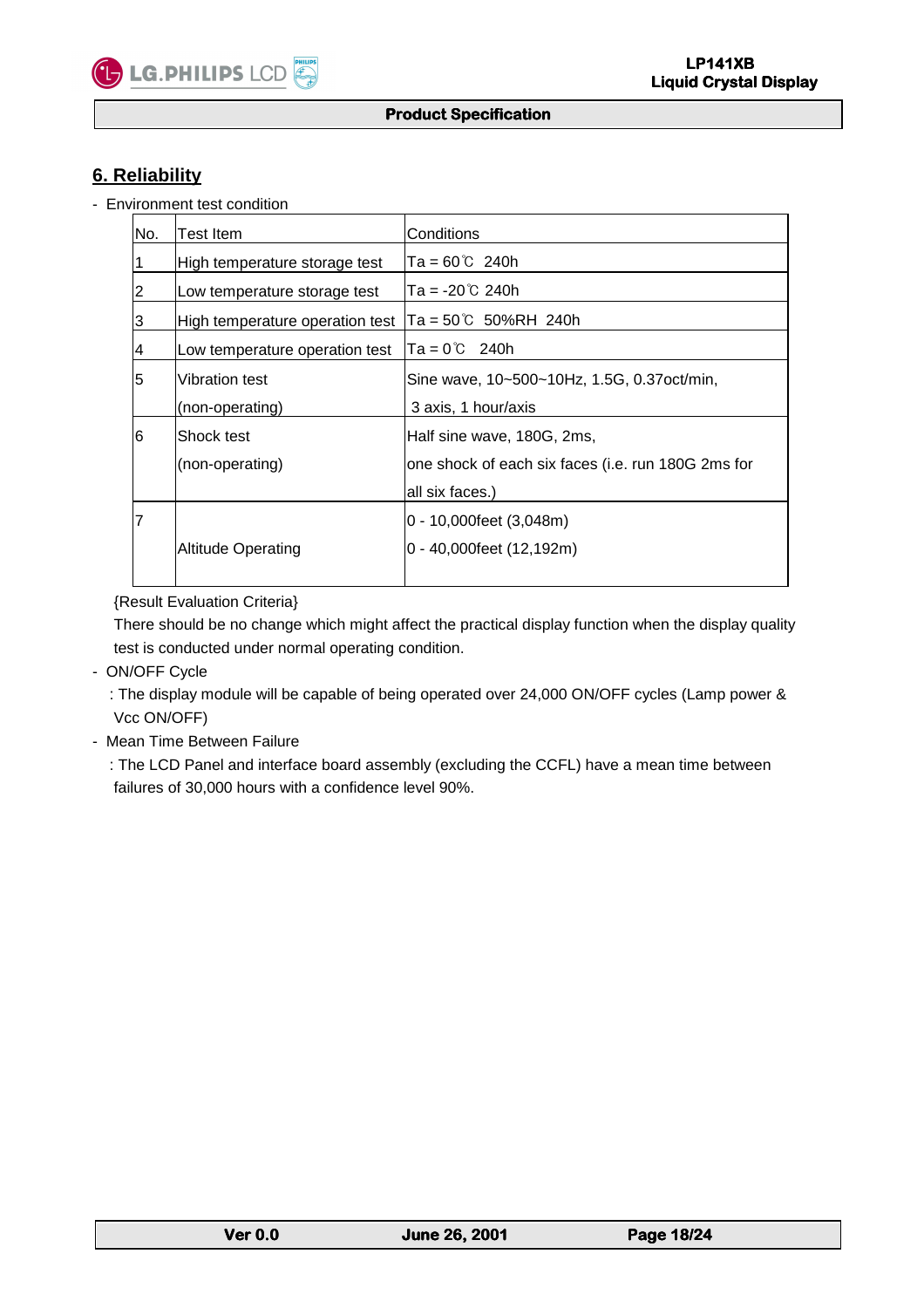

# **7. International Standards**

# **7-1. Safety**

- a) UL 1950 Third Edition, Underwriters Laboratories, Inc. Jan. 28, 1995. Standard for Safety of Information Technology Equipment Including Electrical Business Equipment.
- b) CAN/CSA C22.2 No. 950-95 Third Edition, Canadian Standards Association, Jan. 28, 1995. Standard for Safety of Information Technology Equipment Including Electrical Business Equipment.

 c) EN 60950 : 1992 + A1 : 1993 + A2 : 1993 + A3 : 1995 + A4 : 1997 + A11 : 1997 IEC 950 : 1991 + A1 : 1992 + A2 : 1993 + A3 : 1995 + A4 : 1996 European Committee for Electrotechnical Standardization (CENELEC)

 EUROPEAN STANDARD for Safety of Information Technology Equipment Including Electrical Business Equipment.

# **7-2. EMC**

- a) ANSI C63.4 "Methods of Measurement of Radio-Noise Emissions from Low-Voltage Electrical and Electronic Equipment in the Range of 9kHz to 40GHz." American National Standards Institute(ANSI),1992.
- b) C.I.S.P.R "Limits and Methods of Measurement of Radio Interference Characteristics of Information Technology Equipment." International Special Committee on Radio Interference
- c) EN 55022 "Limits and Methods of Measurement of Radio Interference Characteristics of Information Technology Equipment." European Committee for Electrotechnical Standardization (CENELEC),1988

L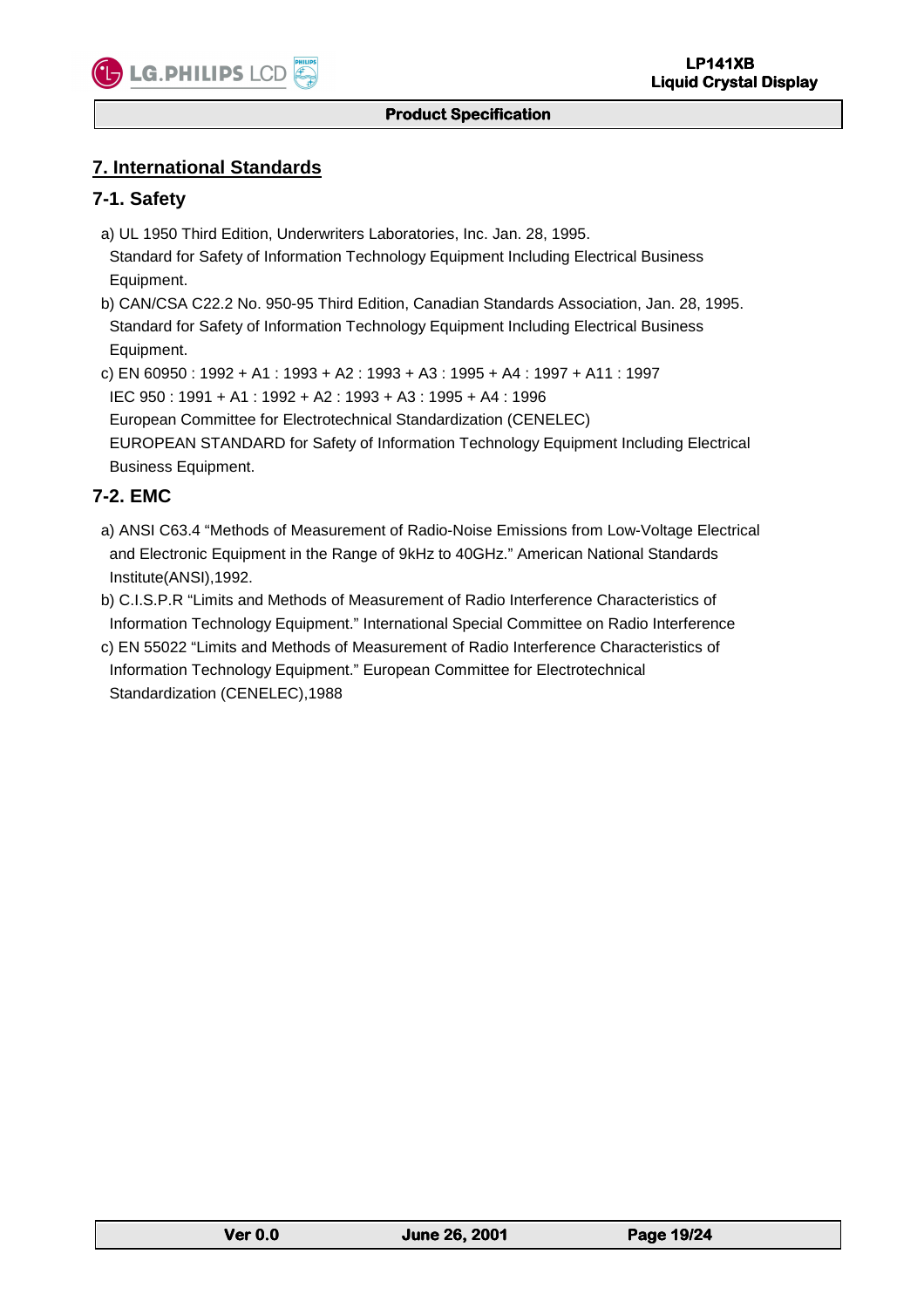

# **8. Packing**

# **8-1. Designation of Lot Mark**

a) Lot Mark



A, B ,C : SIZE D : YEAR E : MONTH F,G : PANEL CODE H : ASSEMBLY CODE I,J,K,L,M : SERIAL NO.

Note : 1. YEAR

| <b>YEAR</b> | 97 | 98 | 99 | 2000 | 2001 | 2002 | 2003 | 2004 | 2005 | 2006 | 2007 |
|-------------|----|----|----|------|------|------|------|------|------|------|------|
| Mark        |    |    |    |      |      |      |      |      |      |      |      |

2. MONTH

| <b>MONTH</b> | Jan. | Feb. | Mar. | $\mathsf{I}$ Apr. | ' May.   Jun.   Jul.   Aug.   Sep. |  | Oct. | Nov. | Dec. |
|--------------|------|------|------|-------------------|------------------------------------|--|------|------|------|
| Mark         |      |      |      |                   |                                    |  |      |      |      |

3. Serial No

| <b>Serial No</b> | $\sim$ 99999       | 100000 $\sim$                                   |
|------------------|--------------------|-------------------------------------------------|
| Mark             | $00001 \sim 99999$ | $^{\prime}$ A0001 $\,\sim\,$ A9999, $\,$ .Z9999 |

b) Location of Lot Mark

Serial NO. Is printed on the label. The label is attached to the backside of the LCD module. This is subject to change without prior notice.

# **8-2. Packing Form**

L

a) Package quantity in one box : 10 pcs

b) Box Size : 371 X 239 X 300 mm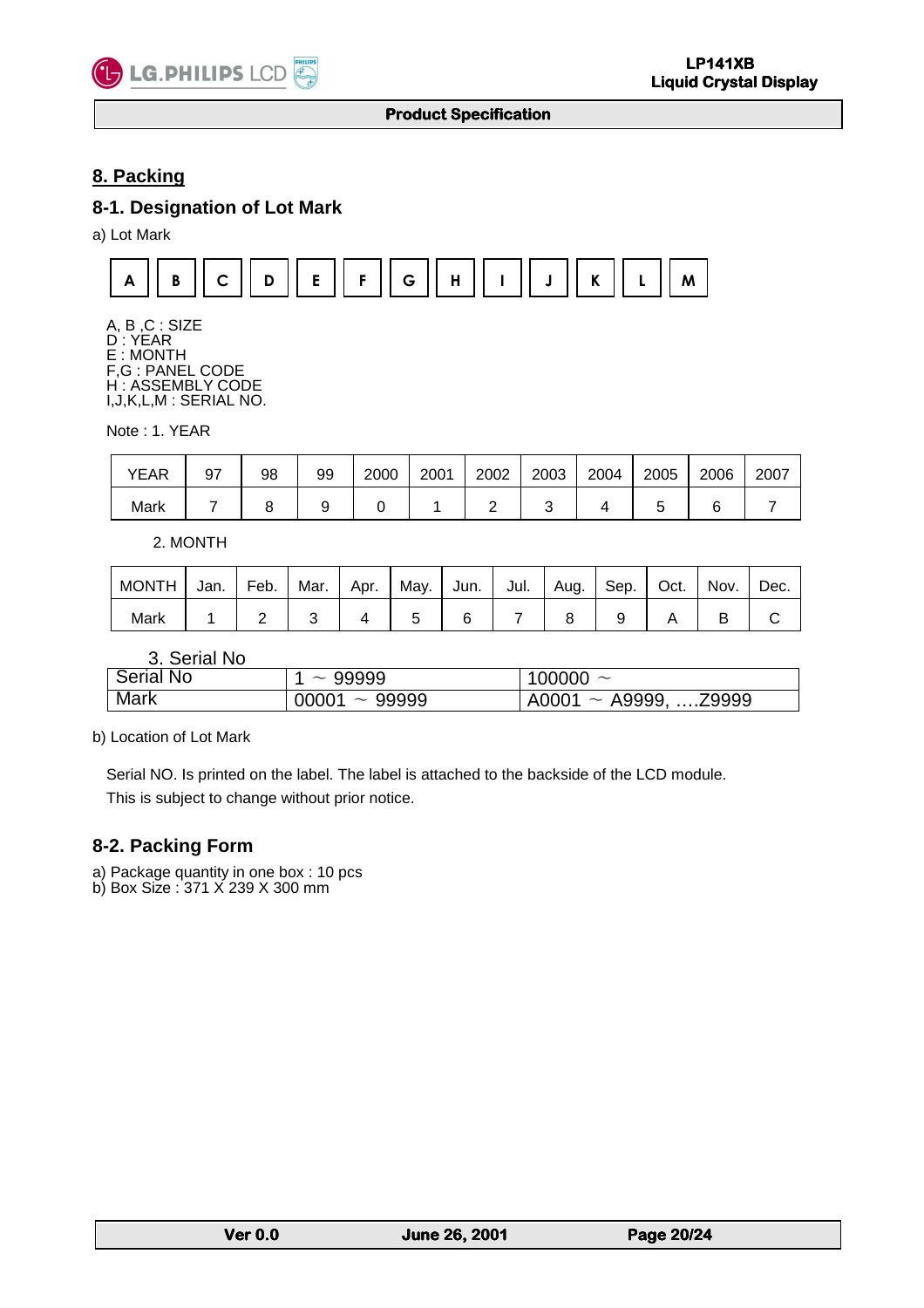

# **9.PRECAUTIONS**

Please pay attention to the followings when you use this TFT LCD module.

# **9.1 MOUNTING PRECAUTIONS**

- (1) You must mount a module using holes arranged in four corners or four sides.
- (2) You should consider the mounting structure so that uneven force (ex. twisted stress) is not applied to the module.

 And the case on which a module is mounted should have sufficient strength so that external force is not transmitted directly to the module.

- (3) Please attach a transparent protective plate to the surface in order to protect the polarizer. Transparent protective plate should have sufficient strength in order to resist external force.
- (4) You should adopt radiation structure to satisfy the temperature specification.
- (5) Acetic acid type and chlorine type materials for the cover case are not desirable because the former generates corrosive gas of attacking the polalizer at high temperature and the latter causes circuit break by electro-chemical reaction.
- (6) Do not touch, push or rub the exposed polarizers with glass, tweezers or anything harder than HB pencil lead. And please do not rub with dust clothes with chemical treatment. Do not touch the surface of polarizer for bare hand or greasy cloth. (Some cosmetics are detrimental to the polarizer.)
- (7) When the surface becomes dusty, please wipe gently with absorbent cotton or other soft materials like chamois soaked with petroleum benzene. Normal-hexane is recommended for cleaning the adhesives used to attach front / rear polarizers. Do not use acetone, toluene and alcohol because they cause chemical damage to the polarizer.
- (8) Wipe off saliva or water drops as soon as possible. Their long time contact with polarizer causes deformations and color fading.
- (9) Do not open the case because inside circuits do not have sufficient strength.

# **9.2 OPERATING PRECAUTIONS**

- (1) The spike noise causes the mis-operation of circuits. It should be lower than following voltage :  $V = \pm 200$  MV (Over and under shoot voltage).
- (2) Response time depends on the temperature. (In lower temperature, it becomes longer.)
- (3) Brightness depends on the temperature. (In lower temperature, it becomes lower.) And in lower temperature, response time (required time that brightness is stable after turned on) becomes longer.
- (4) Be careful for condensation at sudden temperature change. Condensation makes damage to polarizer or electrical contacted parts. And after fading condensation, smear or spot will occur.
- (5) When fixed patterns are displayed for a long time, remnant image is likely to occur.
- (6) Module has high frequency circuits. Sufficient suppression to the electromagnetic interference shall be done by system manufacturers. Grounding and shielding methods may be important to minimize the interference.

L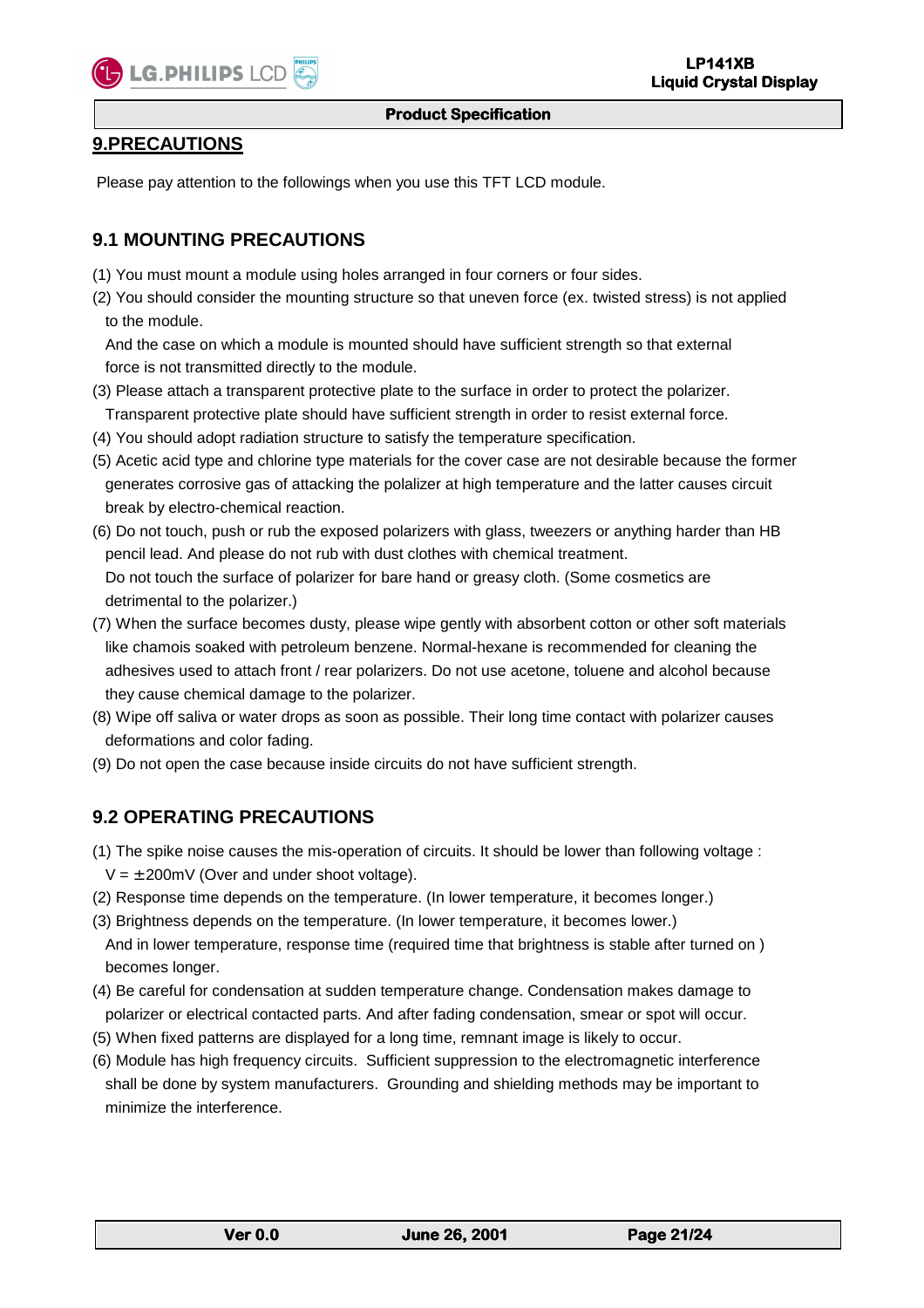X

#### **Product Specification**

## **9.3 ELECTROSTATIC DISCHARGE CONTROL**

 Since a module is composed of electronic circuits, it is not strong to electrostatic discharge. Make certain that treatment persons are connected to ground through wrist band etc . And don't touch interface pin directly.

## **9.4 PRECAUTIONS FOR STRONG LIGHT EXPOSURE**

Strong light exposure causes degradation of polarizer and color filter.

## **9.5 STORAGE**

When storing modules as spares for a long time, the following precautions are necessary.

- (1) Store them in a dark place. Do not expose the module to sunlight or fluorescent light. Keep the temperature between 5℃ and 35℃ at normal humidity.
- (2) The polarizer surface should not come in contact with any other object. It is recommended that they be stored in the container in which they were shipped.

# **9.6 HANDLING PRECAUTIONS FOR PROTECTION FILM**

- (1) When the protection film is peeled off, static electricity is generated between the film and polarizer. This should be peeled off slowly and carefully by people who are electrically grounded and with well ion- blown equipment or in such a condition, etc.
- (2) The protection film is attached to the polarizer with a small amount of glue. If some stress is applied to rub the protection film against the polarizer during the time you peel off the film, the glue is apt to remain on the polarizer.

Please carefully peel off the protection film without rubbing it against the polarizer.

- (3) When the module with protection film attached is stored for a long time, sometimes there remains a very small amount of glue still on the polarizer after the protection film is peeled off.
- (4) You can remove the glue easily. When the glue remains on the polarizer surface or its vestige is recognized, please wipe them off with absorbent cotton waste or other soft material like chamois soaked with normal-hexane.

# **A-1 Optical Characteristic Measurement Equipment and Method**

| <b>Ver 0.0</b> | <b>June 26, 2001</b> | Page 22/24 |
|----------------|----------------------|------------|
|                |                      |            |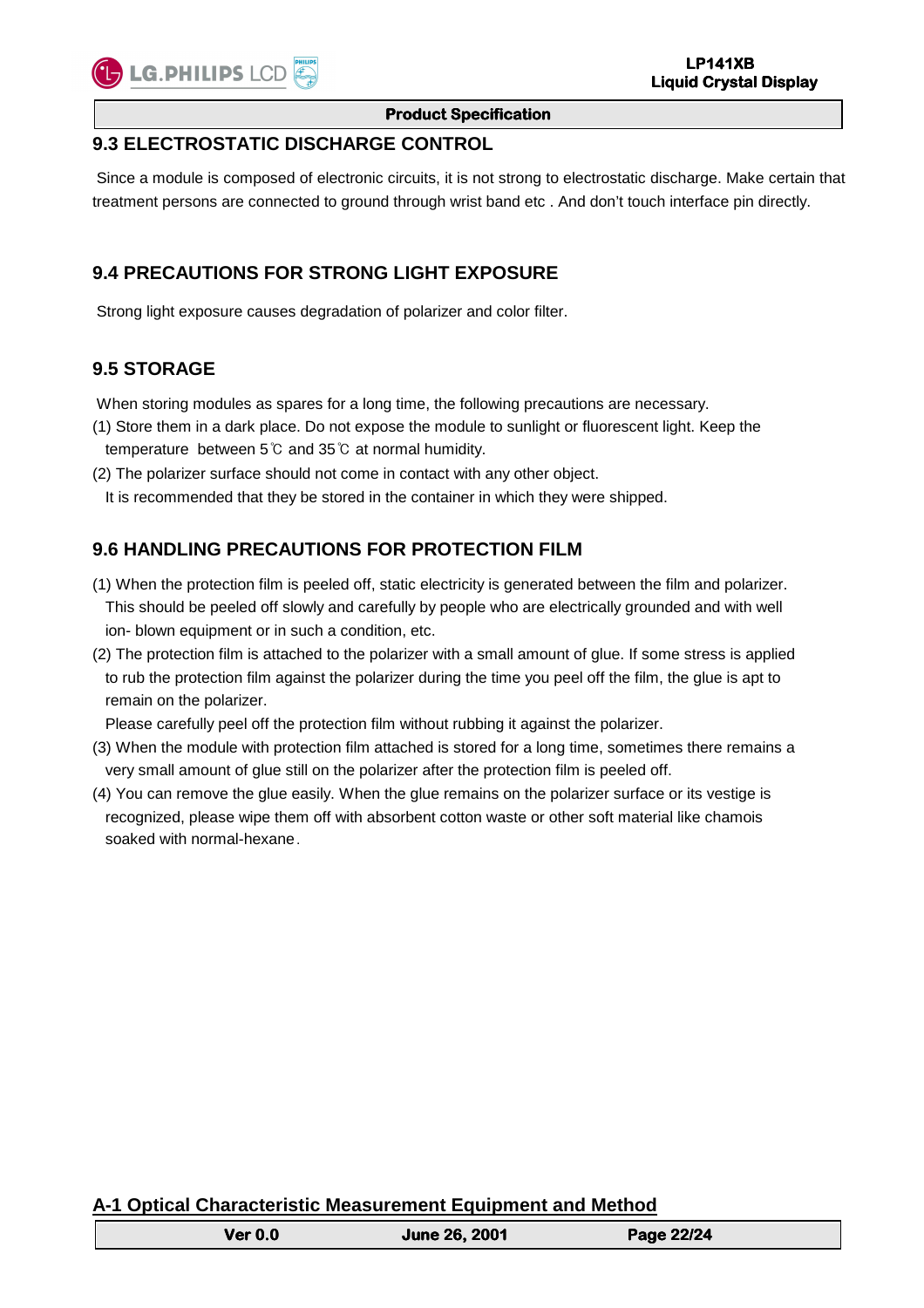



# **A-2 Luminance**

<measuring point for luminance variation> <measuring point for surface luminance >





# **A-3 Response Time**

L

 The response time is defined as the following figure and shall be measured by switching the input signal for "black" and "white".